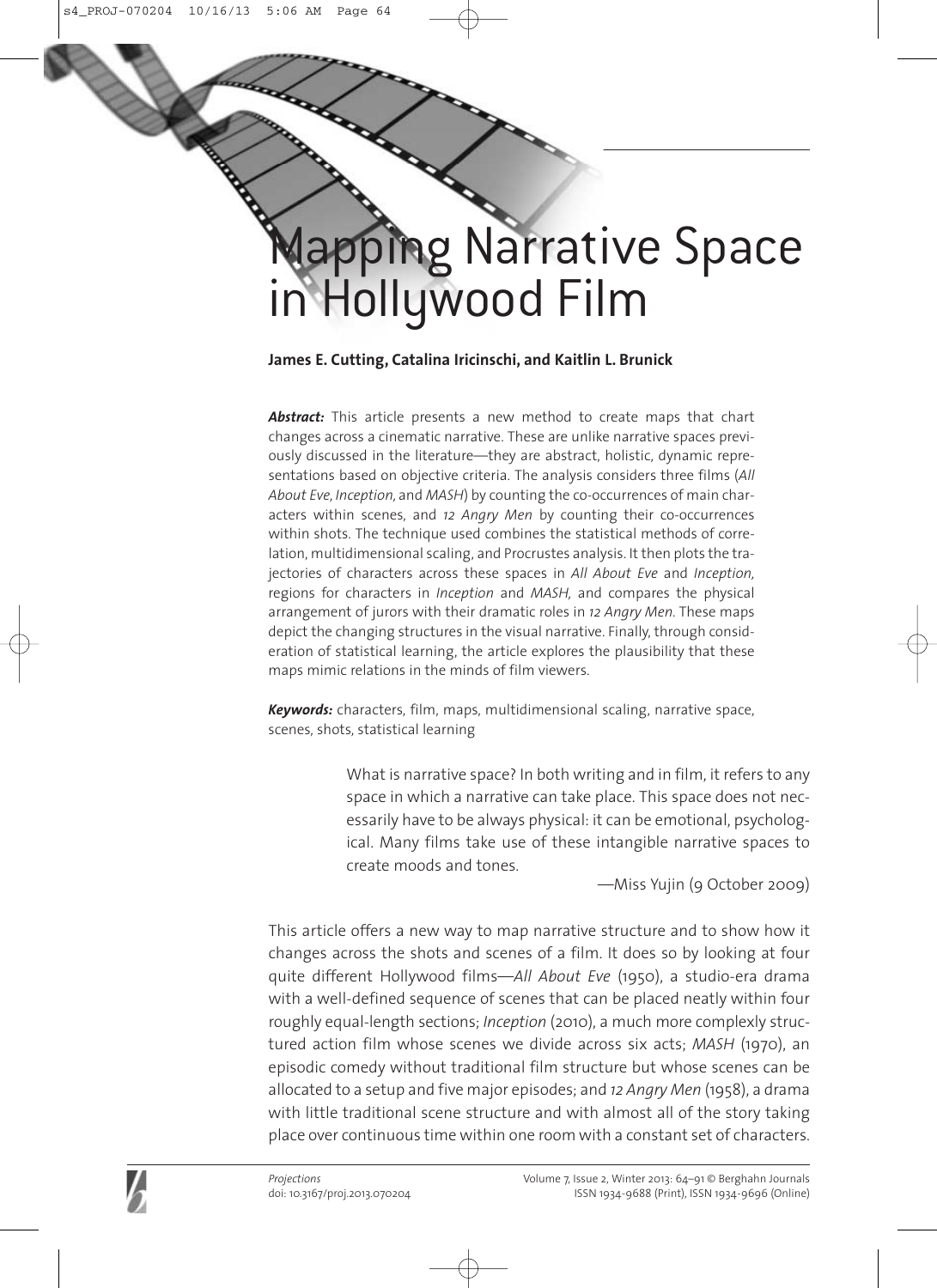In the context of film studies our method of mapping narratives is unusual and only tangentially related to the broader concept of narrative spaces found in literature and film.<sup>1</sup> There are at least six reasons for this contrast. First, we really do mean maps - two-dimensional graphic representations of relations among main characters across the course of a film. Second, most of our maps have nothing to do with the physical spaces that are portrayed in films. Third, we ignore entirely the verbal content of the film-screenplay, dialog, plotline.<sup>2</sup> Fourth, our maps are objective; they are generated by computer algorithms from inputs based on the visual presentation of the characters as they cooccur within scenes and shots and accumulate over portions of film. Fifth, our maps are holistic. They consider relations among all major characters simultaneously, not just a select few. Finally, we create them multiple

times across the length of the film. Comparisons across such maps reveal some of a film's dynamic narrative structure. We believe that these maps show the close relationship between how filmmakers compose shots and how the verbal content of the narrative unfolds. Narrative dynamics of almost any popular film can be portrayed in a sequence of two-dimensional maps.

We create maps that are representations of the narrative structure of a film, not its structure in the mind of the viewer. Nonetheless, as the result of statistical learning, we claim that filmgoers encode the co-occurrences of characters and build dynamic representations of character relations that are consistent with these maps. We claim further that this knowledge, as it is acquired, helps them understand the story of the film.

#### **Making Maps**

The essence of any map is that it presents distances between things in a continuous space. Consider a concrete example. The top left panel of Figure 1 shows a schematic map of six major cities in Western Europe-Berlin, Geneva, London. Madrid, Paris, and Rome. The air distance in kilometers among these cities is noted. If these fifteen numbers are entered into a multidimensional scaling program, one can reconstruct the array of cities, shown in the top right panel. This is a two-dimensional display of the distances among the cities.

There are several peculiarities about the production of this scaling solution, or simply map. First, the "proper" orientation of the map is not known to the scaling program or represented in its output. In particular, the algorithm does not know about north, south, east, or west. Thus, with such a scaling solution, one is free to rotate the map however one wishes, although clearly the map shown at the upper right is oriented in the generally accepted way. The second peculiarity of this procedure is that it could be mirror reversed with Berlin to the left of London, and Rome to the left of Madrid. In other words, from the input distances the algorithm does not know that one usually looks

Narrative dynamics of almost any popular film can be portrayed in a sequence of twodimensional maps.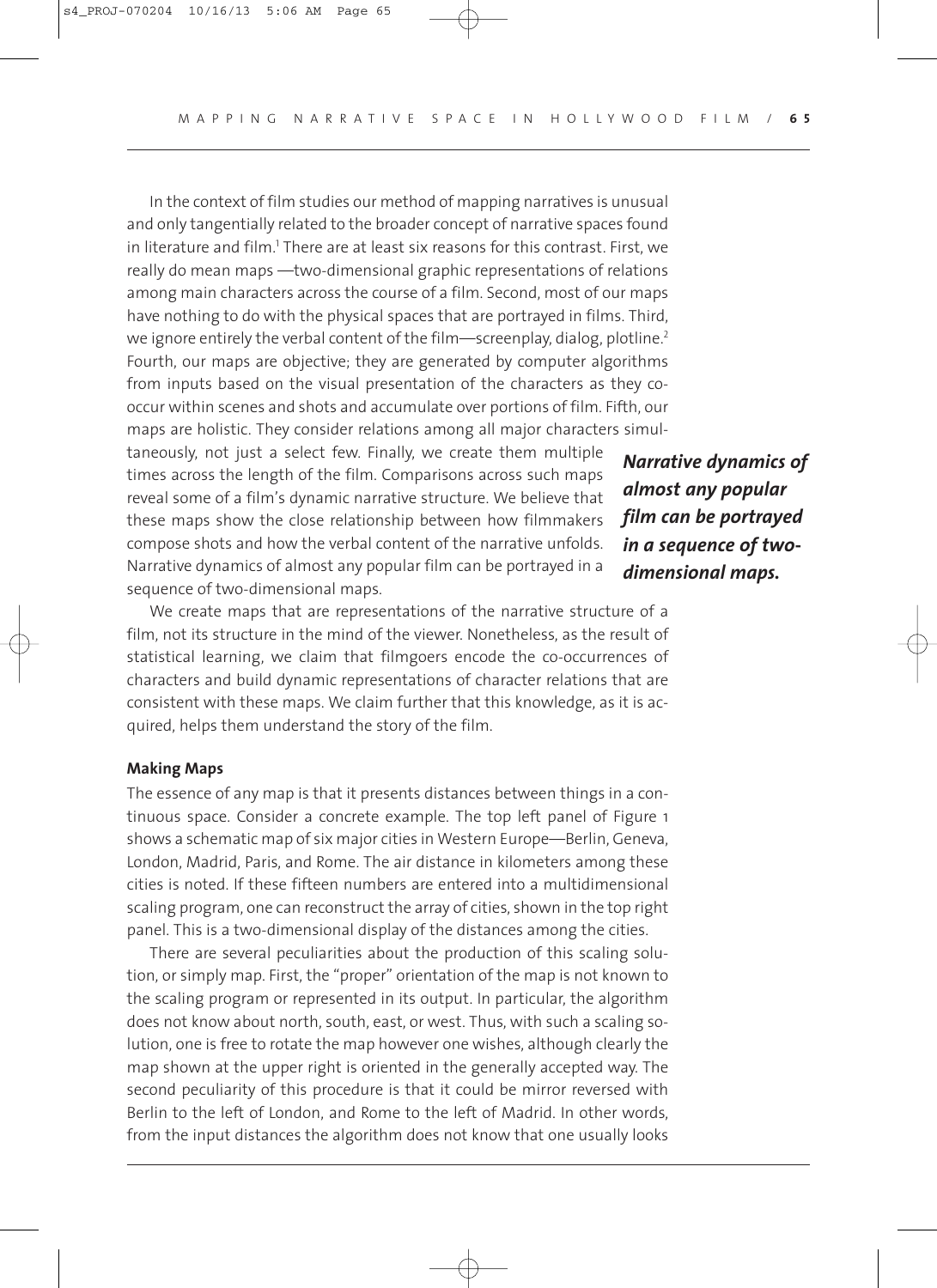

Figure 1. The creation of three maps through multidimensional scaling. The top panels use the distances in kilometers among Western European cities; the middle panels use the ranked order of distances among them; and the bottom panels use round trip flight costs from 2002. Adapted from Cutting (2006).

down at such a map, rather than up through it. Thus, one also has the freedom to flip the map over as if it were transparent. Despite these constraints, the program allows one to recover the map from the distances. In this case the map is essentially exact.

Surely, this does not seem very impressive: one inputs distances and gets back the map from which one obtained the distances, and one does not even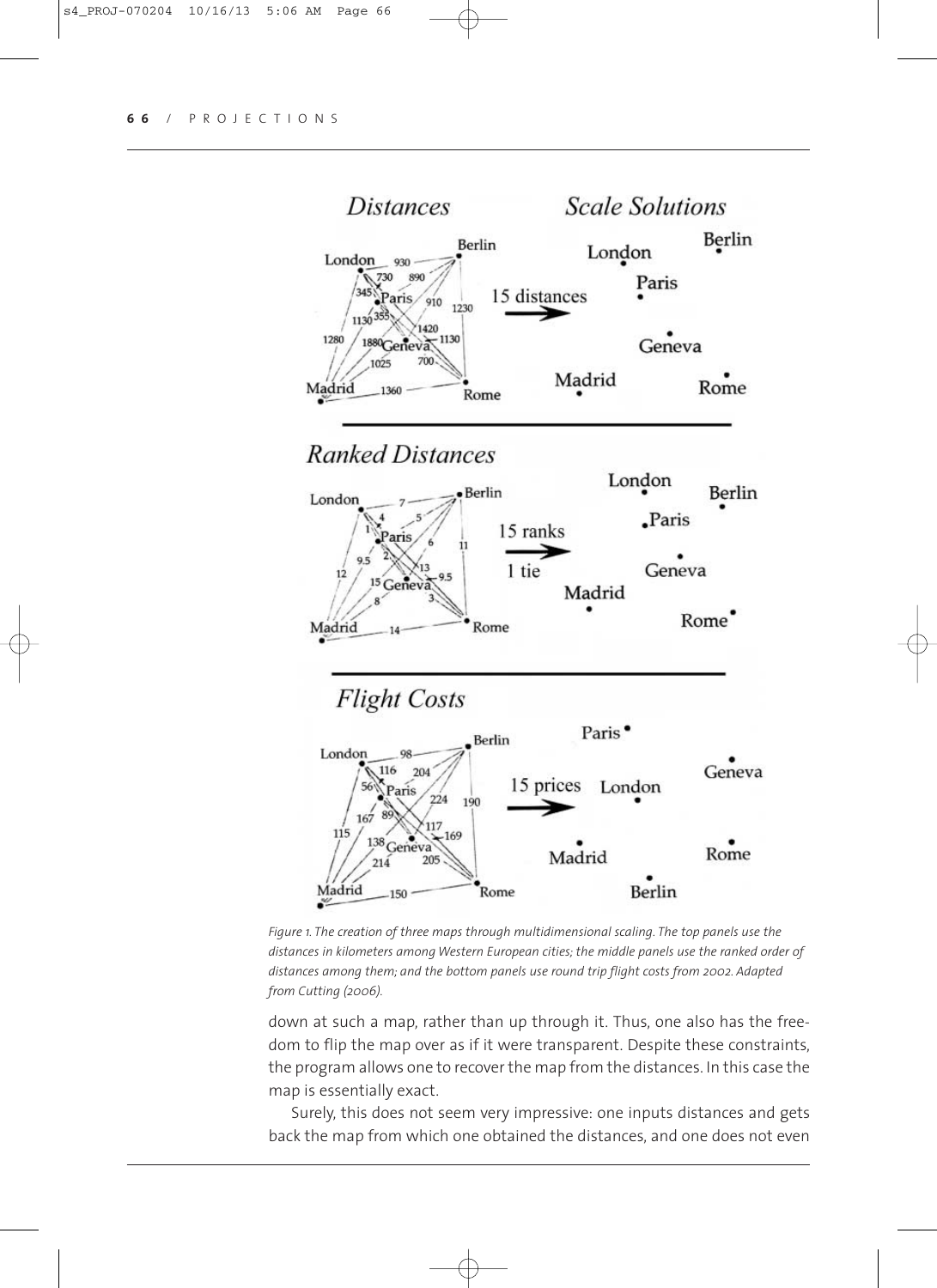know its orientation or which side is face up. Distances in this first case were given in kilometers, which are measured on what is called a ratio, or metric, scale. The aggregation of their collective relations is called metric multidimensional scaling. But there are other ways to scale the data without this result, and these are much more interesting.

Consider: rather than mark intercity distances in kilometers, one might simply rank them from closest to farthest. This is done in the middle left panel of Figure 1. Here, London and Paris are ranked the closest, Paris and Geneva second, Geneva and Rome third, and so forth, with Madrid and Berlin the farthest apart. Notice that the distances between Paris and Madrid and Paris and Rome are very nearly the same, so these are given ranks of 9.5 (the average of rank 9 and rank 10). Using nonmetric multidimensional scaling, which uses only such ordinal ranks as input, one can also create a new map. This one is shown in the middle right panel of Figure 1.3

In this process of comparing all possible ranks, the algorithm tries to create a map with the distance between London and Paris as the shortest link, that between Berlin and Madrid the longest, and the rank order of all the distances between cities the same as given in the middle left panel. The scaling result is impressive. Notice that this map, despite its nonmetric origin, is almost the same as the metric one in top right of Figure 1. Oriented and flipped appropriately, it is very difficult to tell the difference. Scrutiny reveals that Berlin is perhaps a little bit too close to Rome, having slid somewhat south.

It is fun to make such maps, and one quickly realizes that aerial distances are not the only thing that might be considered. The lower panels of Figure 1 show the creation of a different kind of map. Shown on the left are costs in US dollars to fly roundtrip between the same fifteen pairs of cities according to Travelocity.com<sup>™</sup>. These data are old but instructive,<sup>4</sup> and all seasoned travelers will be familiar with these types of results. Notice that it was cheaper to fly from Paris to London to Berlin and back than to fly roundtrip between Paris and Berlin directly. The same is true from Geneva to London to Madrid, compared to roundtrip flights between Geneva and Madrid. Moreover, it is almost the same price to fly through London to most other cities from most other cities. This is a peculiarity of air hubs, routing, and heavily trafficked links between certain cities. And notice also that usual hubs of Frankfurt and Amsterdam were left out of this modeling.

Contemporary travelers understand these situations well, but rarely convert their intuitions into a map. Nonetheless, one can easily do so through nonmetric multidimensional scaling. If we start with the costs of travel as the "distances" between cities rather than the kilometers that separate them, we can create a new map of Western Europe. The scaling results are shown in the lower right panel of Figure 1.<sup>5</sup> This map shows why, in terms of monetary cost—although not total trip time or connection aggravations—London is on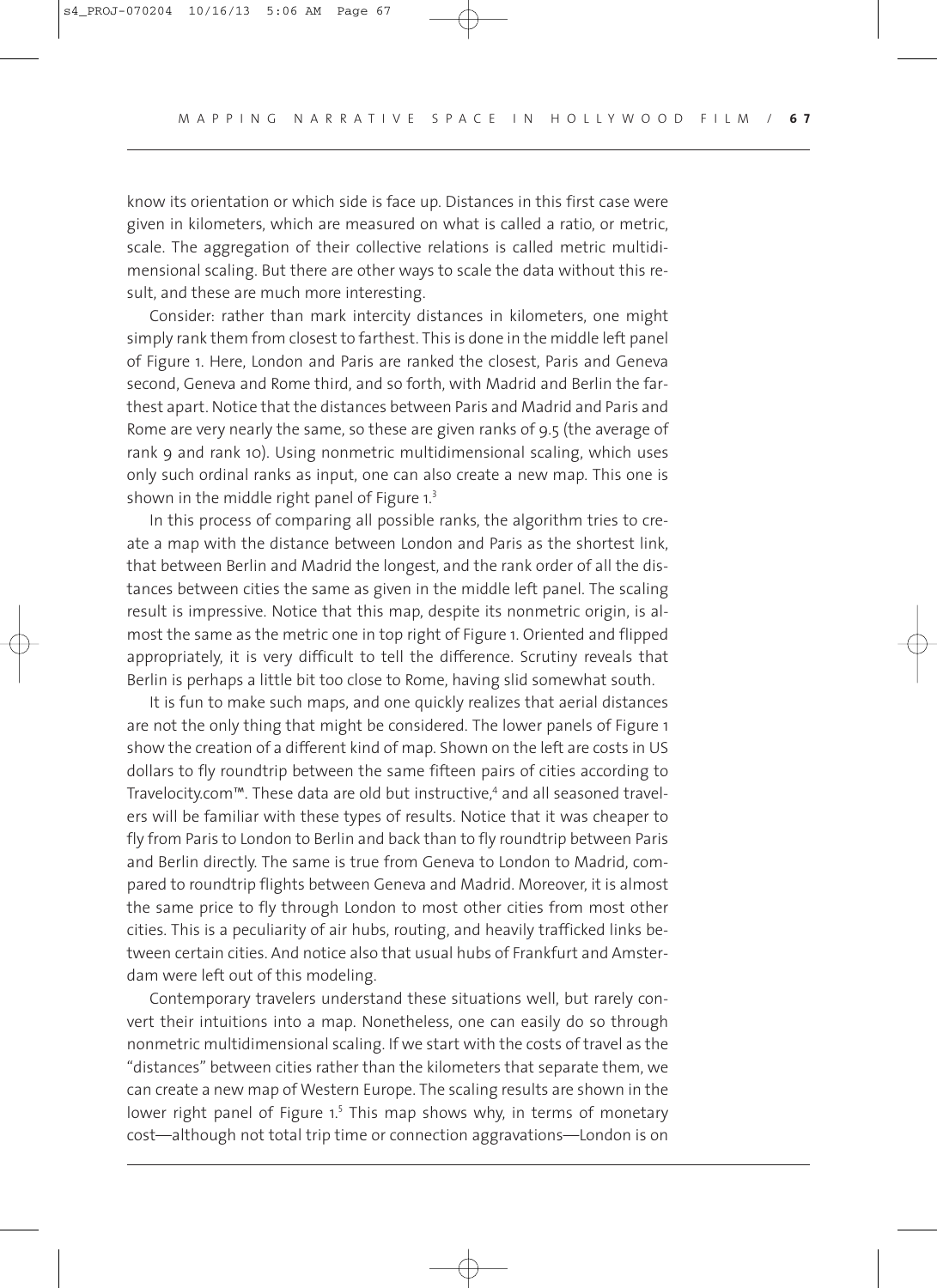the way from Paris to Berlin, and why London is between Geneva and Madrid. In other words, if airfare prices were the only consideration for the traveler, he or she could use such a map of Europe to plot business or vacation trips.

#### Deriving Character Distances and Making Maps of Film Narratives

As suggested in the cases above one can use many different sources of information as "distances"-kilometers, ordinally ranked distances, airfares, and so forth. One can also use correlation values as distance measures. That is, because correlations vary from 1.0 through 0.0 to -1.0, one can assert that items with correlations of 1.0 are very close to each other (indeed in the same location), those with correlations around 0.0 are at middling distance; and those near -1.0 very far apart. In this manner, one can use correlations as numbers on an ordinal scale, relating objects (in this case characters in a film) to one another, and then scale them nonmetrically to make a map.

Correlations come in several varieties and with different tweaks. The one we use is called Cohen's kappa, or  $\kappa$ . The distance measure we use is  $1 - \kappa$ . yielding a set of possible distances between 0.0 and 2.0.<sup>6</sup> Cohen's kappa is usually used to measure the agreement between two people making judgments in psychological experiments. Here we generalize it to the appearance of any two characters as they appear across scenes of a film.

Consider four cases, the first three from Santa Fe Trail (1940). First, Windy (Guinn Williams) and Tex (Alan Hale) are characters of comic relief. Like Tweedledum and Tweedledee they always appear together in a scene. More concretely, they appear together in twenty-six scenes, Windy never appears without Tex, or Tex without Windy, and neither appears in 109 other scenes.<sup>7</sup> The "distance" between Tex and Windy, then, is zero ( $\kappa$  = 1.0; distance = 1.0 - $\kappa$  = 0.0). Second, Jeb Stuart (Errol Flynn) and George Custer (Ronald Reagan) are main characters in the film and present a different relation. The film begins as a "bromance" between the two at West Point and then in Kansas in the 1850s, but shifts as Stuart begins to win over Kit Carson Holliday (Olivia de Havilland). Stuart and Custer appear together in sixty-nine scenes, Stuart appears without Custer in twenty-five, Custer without Stuart in only one, and neither appears in forty scenes. Thus,  $\kappa = .64$  and thus the distance measure is .36. Third, Kit's father Bob Holliday (William Lundigan) and John Brown (Raymond Massey) appear together in only one scene, the last of the film where Brown is to be hanged. Holliday appears in twelve scenes without Brown, Brown in thirty-six without Holliday, and neither appear in eighty-seven scenes, yielding a distance of 1.15.

Finally, for a distance of 2.0 one must imagine a film in which two characters appear across all scenes, but they never appear together. There are likely a number of experimental films that have this composition, but the closest popular movie may be Sliding Doors (1998). It depicts Helen (Gwyneth Paltrow)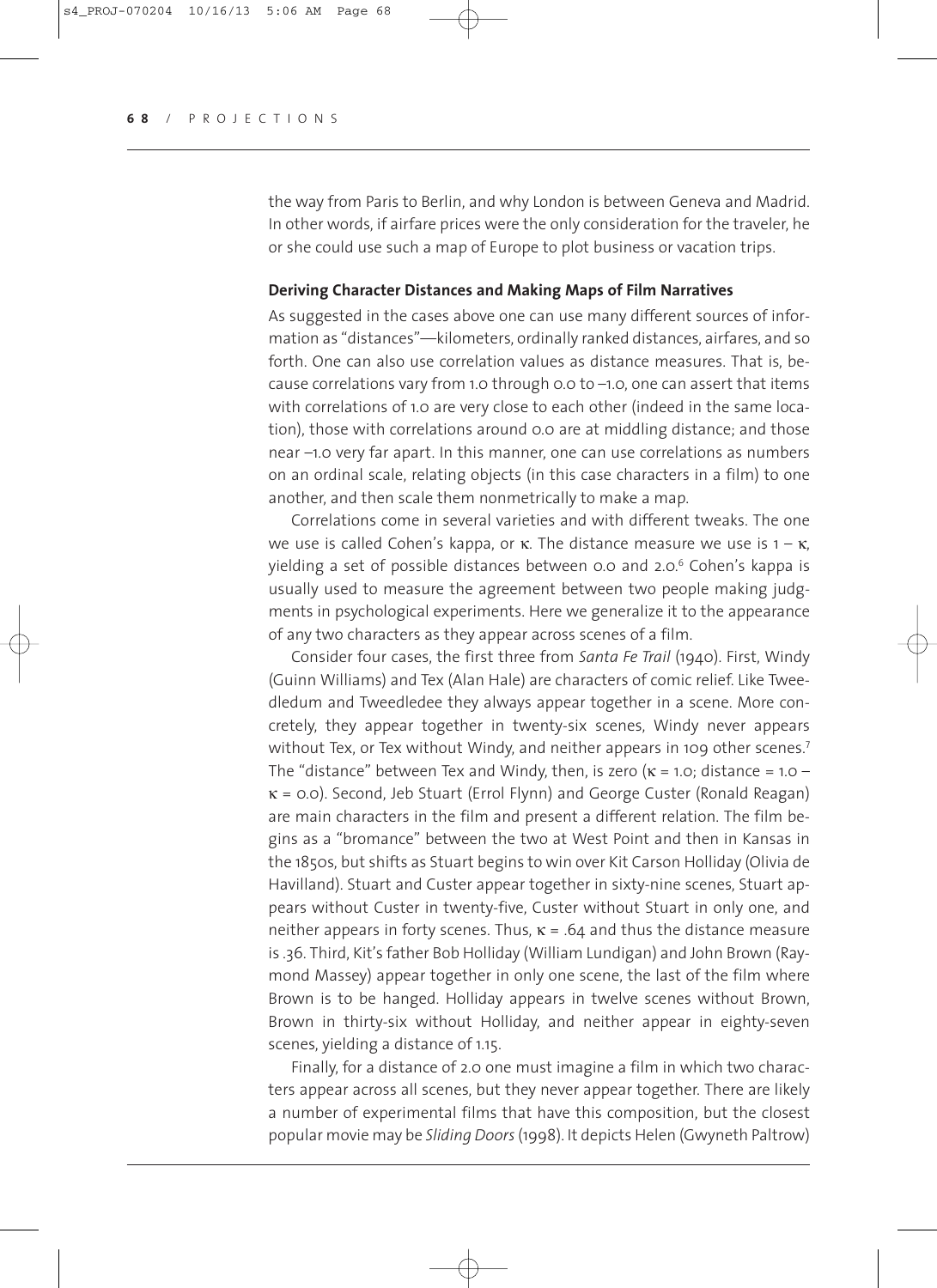living in two separate realities. In one she catches a train and discovers her lover in bed with an ex-girlfriend. In the other she misses that train, is mugged, and comes home to her lover alone in the shower. The film goes back and forth between the two realities as they progress, but clearly the two Helens (one now with short hair having jettisoned her partner, and the other retaining long hair and having kept him) cannot appear in the same scene.<sup>8</sup> If one or the other appears in all scenes their "distance" would be 2.0  $\kappa$  = -1.0; distance =  $1.0 - (-1.0) = 2.0$ .

Given *n* characters in a given film, there are  $n*(n-1)/2$  distances to consider. Thus, if there are four characters, there are six distances among them to scale; 8 characters, 28 distances; and 15 characters, 105 distances. Critically for this effort the more characters the more difficult it will be to fit them easily into a two-dimensional space.

#### Film Units, Small and Large

We had a number of viewers parse twenty-four films, three per film. Their instructions were to track "events" in the film (without having been given an overt definition of an event) and to mark frame numbers that began new events. Handily, these events generally obey continuities of space and time, particularly space. That is, viewers generally coded a new event as occurring when the film shifted to a new locale. Thus, these events map reasonably well onto scenes and subscenes in film structure (Cutting et al. 2012).<sup>9</sup> For three of the films we investigate here-All About Eve, Inception, and MASH-these parsed events are our "small" units. We started with the original scene-parsing data, going through each film again and generally tracking where at least two viewers agreed on an event boundary. We then recorded each character that was shown within each scene, entering a value of one for each into a large matrix. All characters not shown in that scene were given a value of zero. Because our fourth film, 12 Angry Men, does not have a traditional scene structure, we shifted our "small" unit to the shot, analyzing the co-occurrence of characters in all shots of the film, with 1s and os in a large matrix for all shots. The constructed matrix was then the input for a Matlab computer program that computed the kappa-based distance measures among all possible characters across all scenes or shots in the film. It then generated a nonmetric scaling solution in two dimensions. We call this the base map and used it as a backdrop against which to compare other maps from that film.

Next new maps were computed independently for each of the "large" units of each film. We use here the term act as a technical term for All About Eve and Inception, which in our analyses contained four and six of these largescale units, respectively. For All About Eve our acts seem to correspond to the structure promoted by Thompson (1999), who divided most films into roughly four equal-length acts, although she allowed longer films to have more. We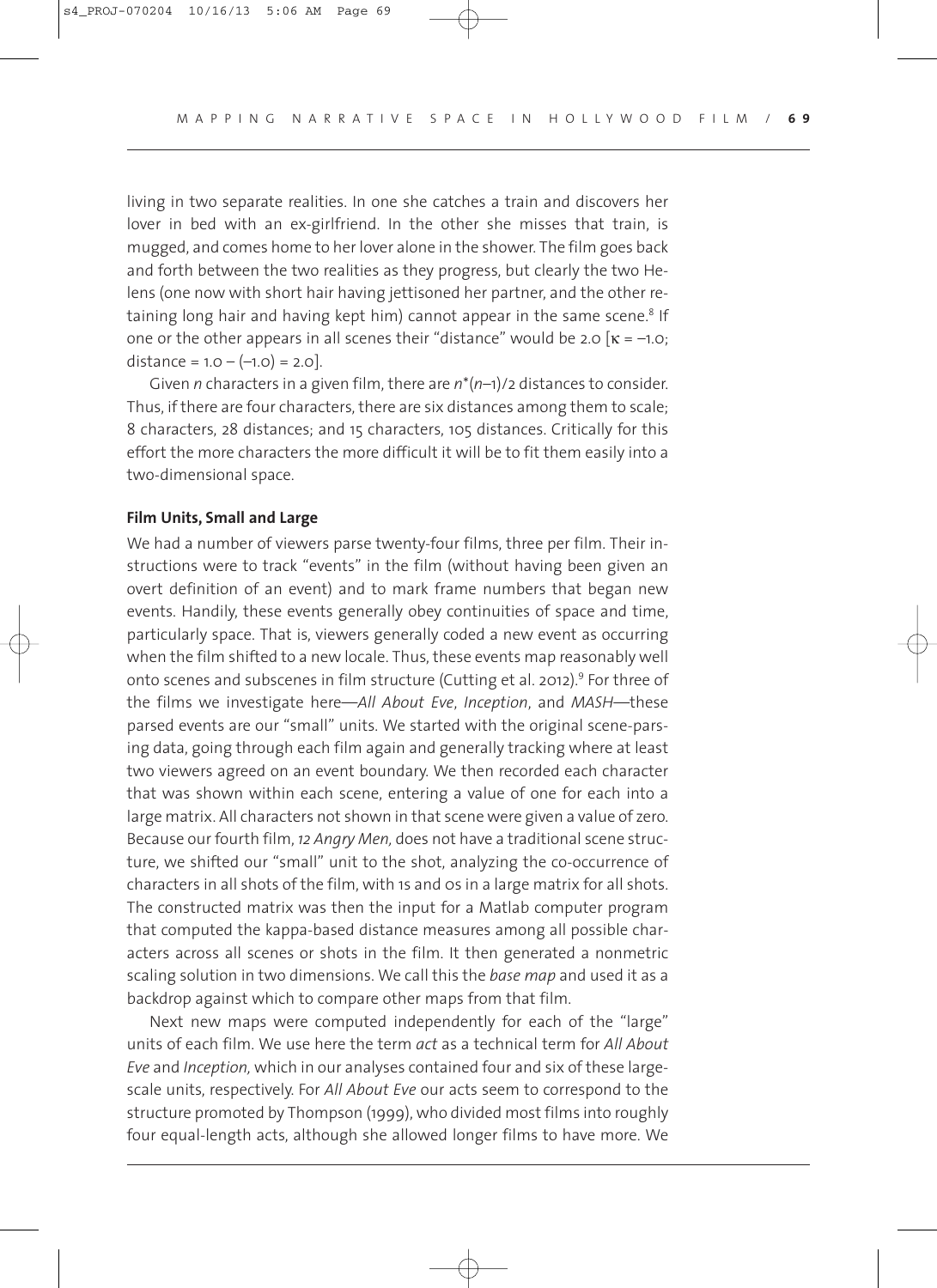make no claim that she or others would parse these films in the same way as we have. What is important here is the serial nature of these units across the film, each one following directly on the previous, and that they are of roughly equal length. For a third film, MASH, we abandoned the notion of an act and substituted the term episode. Act structure implies coherence across the arc of a film, and this simply does not apply to a film like MASH. And finally, in 12 Angry Men we divided the film according to juror votes. For lack of a better term, we call these larger units sections.

Our analytic method for the larger units is this: we first scaled the characters in each film portion, creating a new map, and then used a statistical technique called Procrustes analysis. This procedure rotates, shifts, expands or contracts, and possibly flips the newly scaled solution to best fit the base map. We followed this procedure for each larger portion of a given film-act, episode, or voting segment—matching its solution back to the base map so we could cross-register the separate maps and gain insight into character relations as they might change across the film.

### All About Eve (1950): Tracing Paths in a Narrative Space

We chose All About Eve as the first film for our analysis. This drama presents the story of a small cross-section of mid-twentieth-century New York City theater society, taking place mostly within a flashback. The core of the story pits an established actress, Margo Channing (Bette Davis), against newcomer Eve Harrington (Anne Baxter). It also involves Margo's partner, Bill Simpson (Gary Merrill), a playwright and screen writer; another couple, Margo's director Lloyd Richards (Hugh Marlowe) and his wife Karen (Celeste Holm); a theater critic, Addison DeWitt (George Sanders); Margo's housekeeper, Birdie (Thelma Ritter); and the producer, Max Fabian (Gregory Ratoff), of Margo's play. We omit discussion of Birdie and Max, although their appearances were used in the construction of the base map and subsequent maps.

#### An Analysis of Acts

Following Thompson, the first act is a setup (here 31 minutes long). It introduces the characters at a banquet in honor of Eve, and then flashes back to a beginning with Eve lurking in an alley and having done so after every performance of a play in which Margo stars. The plot then progresses through to the point where Karen introduces Eve to the theater crowd, Eve charms them with her (fictitious) personal story, moves in with Margo, becomes her personal assistant, and arranges-against Margo's knowledge and remembrance-for her to have a midnight phone call with Bill for his birthday.

The second 31-minute act in our segmentation, the complication in Thompson's terms, has Margo growing increasingly fed up with Eve, while Eve insinuates herself among the others and into all matters of the theater pro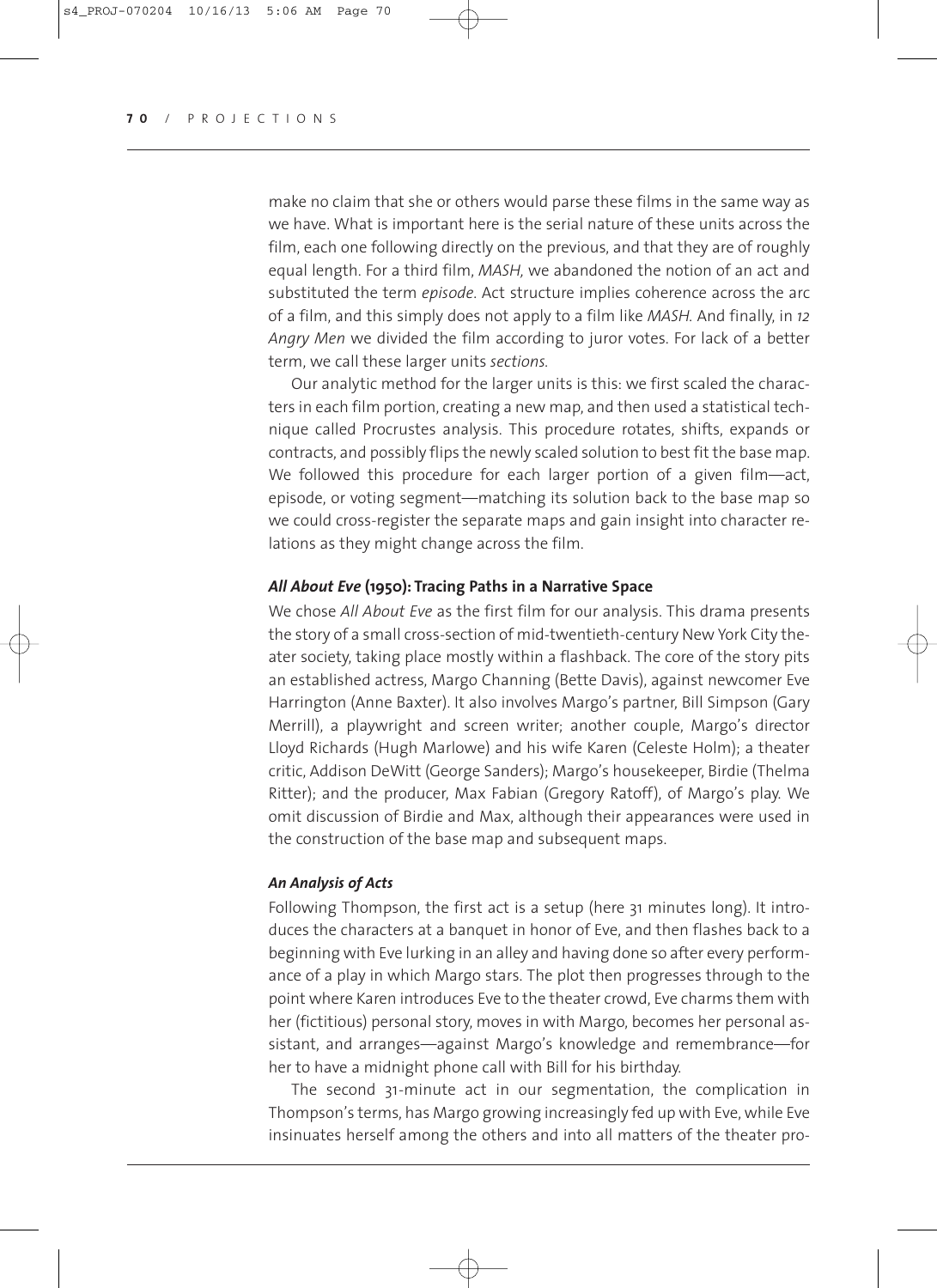duction in which Bill, Lloyd, Max, and Margo are involved. In the third act, the development (36 minutes), Margo learns that Eve is now her understudy, Karen arranges that Margo miss a performance, Eve performs well, and Addison writes a glowing review. In the climax act  $(33)$  minutes, including a  $5$ minute epilogue), the two couples meet at a restaurant, with Eve and Addison at a nearby table and, after an opening in New Haven and a behind-thescenes tussle between Addison and Eve, the narration eventually flashes forward to the banquet that opened the film, celebrating the success of Eve. Then, in an epilogue an aspiring young actress, Phoebe (Barbara Bates), has talked her way into Eve's empty hotel room and, after Eve arrives, sets herself up to become a new Eve.

### **Maps**

The four panels of Figure 2 lay out the co-occurrence relations of the players across the four acts of the film, with the different colors distinguishing them.<sup>10</sup> Again, each map is oriented and fitted to the base map (not shown) and the directions in these spaces are arbitrary: distances up the map are no different than distances to the right. These are abstract spaces that encode only the scaled distances among characters. Critical, however, are the distances among points, which represent eight of the characters.



All About Eve (1950)

Figure 2. Four maps showing the trajectories of characters in a narrative space across the four acts of All About Eve. Different colored dots represent the characters in the different acts. The layouts are based on the co-occurrences of characters in scenes (measured by Cohen's x), with those values multidimensionally scaled and brought into register by Procrustes analyses.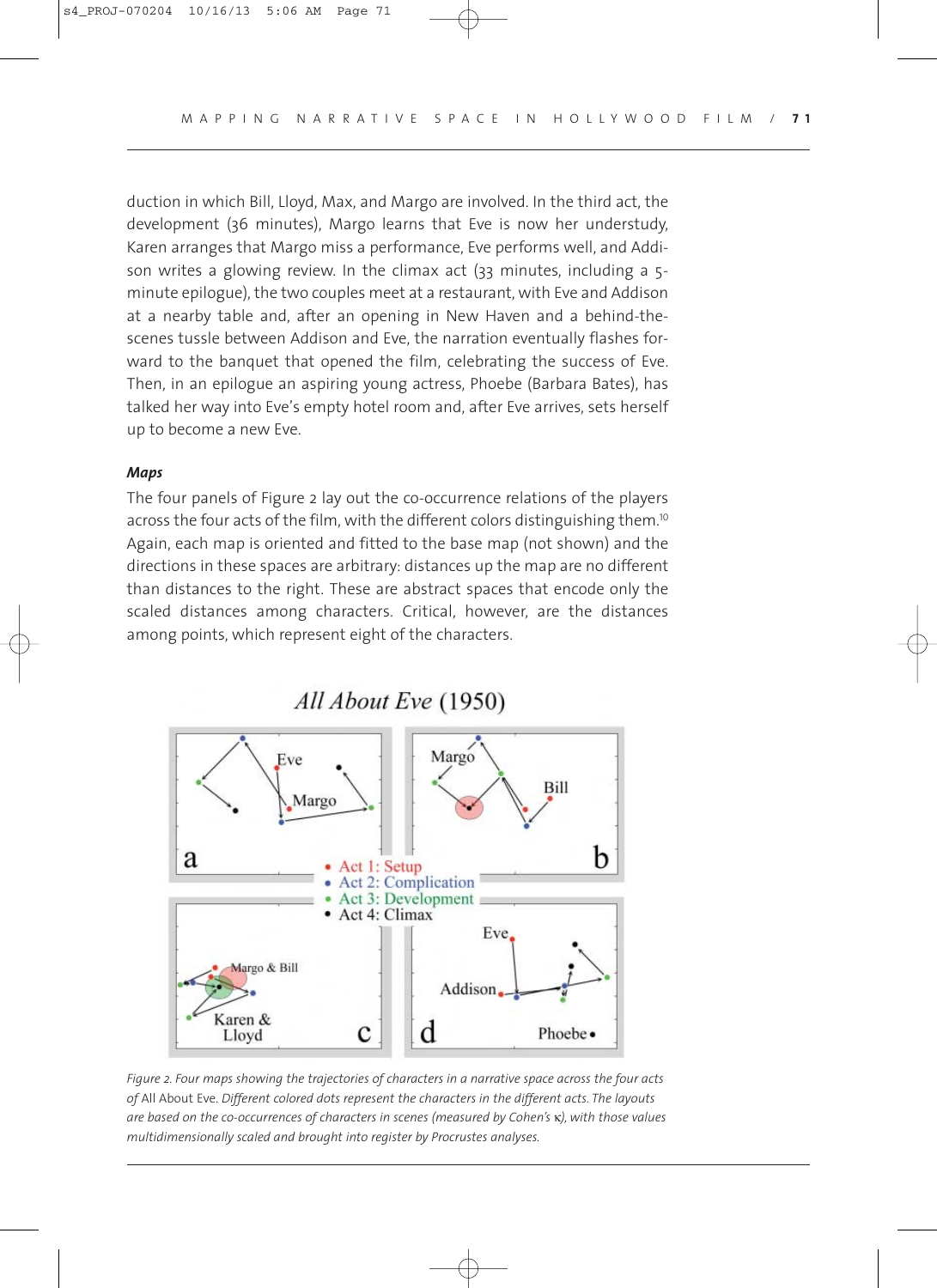The relations of Eve and Margo, to each other and to all of the rest of the company, are the focus of All About Eve, and indeed they move most through the computed narrative space.

Figure 2a represents two paths across the four acts of the film. The relations of Eve and Margo, to each other and to the rest of the company, are the focus of All About Eve, and indeed they move most through the computed narrative space. Normalized to the distances moved across acts by the other characters (that is, giving them an average value of 1.0, the movements of Eve (1.72) and of Margo (1.87) are nearly twice as large. This suggests that their characters have changed most across the course of the film.

Notice that initially Margo is in the center of the space, and indeed the flashback in the film starts centered on Margo. In terms of the data generating this position, Margo appears about equally often in scenes with each of the other characters. Alternatively, Eve generally co-occurs with only a subset of the characters, is computationally an outsider, and indeed a social outsider as well.

During the second act, however, Eve insinuates herself into the center of the space and Margo is ejected. Margo is in crisis as she begins to realize, across this act and the development to follow, that she is no longer suited to play the roles of younger women. Most important, through the filmmakers' choice of depicting the various characters in the scenes, great distance is placed between Eve and Margo. This is the case both in the computation of co-occurrences and in the narrative itself. Finally, some of the tension-at least for Margo-is relaxed in the last act. This is, in large part, due to her improved relations with Bill.

The Margo-Bill spatial relations are shown in Figure 2b. Initially, Margo and Bill are quite close in space, and indeed quite close in their relationship as depicted in the film. As Eve drives Margo into crisis, the distance between Bill and Margo dramatically increases during the complication and development. Indeed, Bill goes to Hollywood for a while and returns to a party in which sparks fly in all directions around Margo. In a memorable quote Margo warns: "Fasten your seatbelts, it's going to be a bumpy night." In the last portion they come close together. They occupy the same spot in the map. Bill is going to marry Margo, and Margo has accepted her inappropriateness for ingénue parts.

Figure 2c shows the relative constancy of two more minor characters, Lloyd and Karen. They too end in the same spot, and in close proximity to Bill and Margo, but they have never moved very far. This reflects not only their co-occurrences in the scenes but also in their relationship within the narrative. Figure 2d shows the co-occurrence mappings of Addison and Eve. The narrative mirrors these relations: Addison is initially at some distance from Eve, tracks and helps her progress in the theater, both increasingly separated from Margo and the other characters.<sup>11</sup> Finally, and in the same panel, Phoebe arrives in the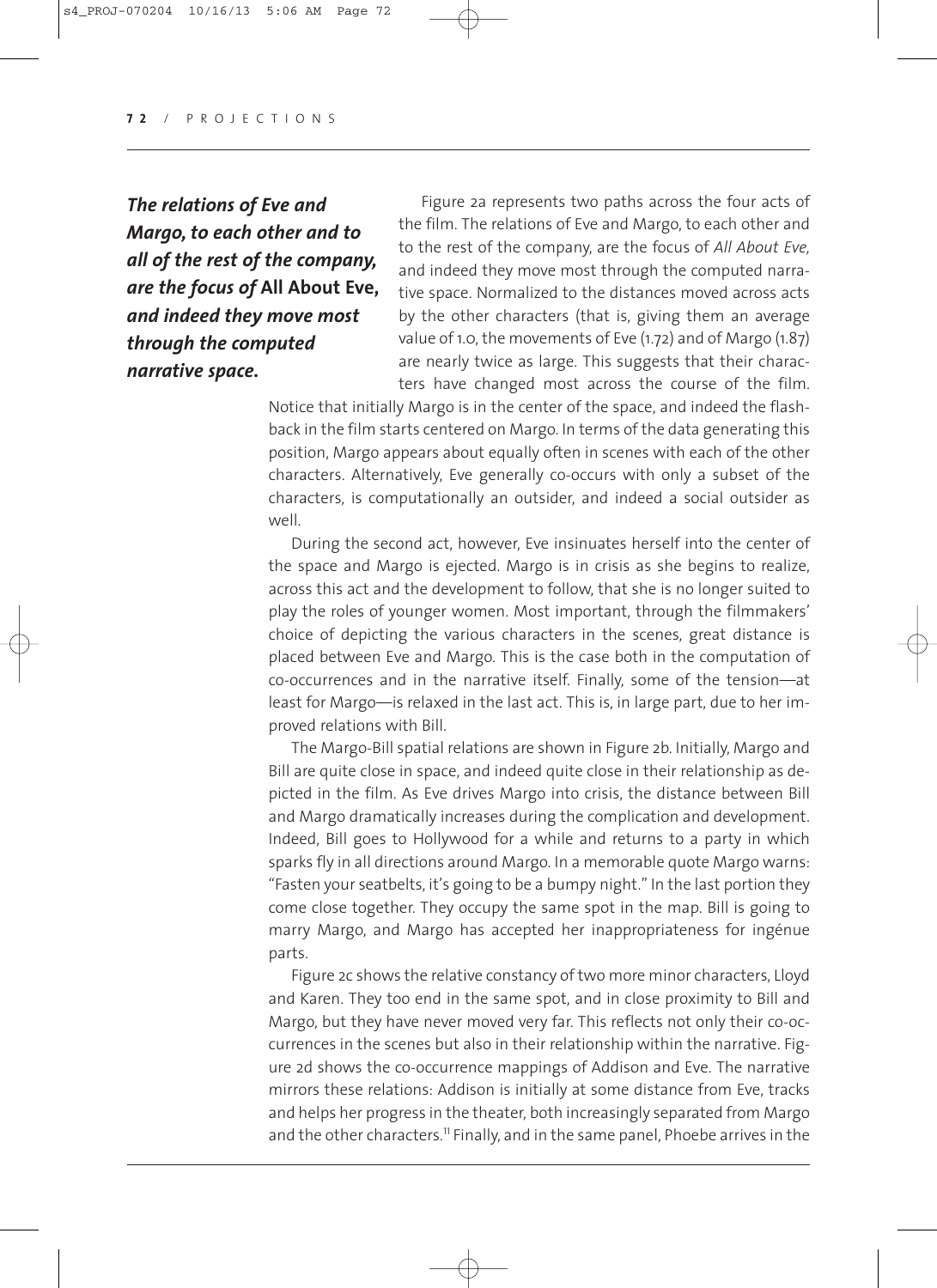epilogue, a young outsider hard-bitten on the ladder of success, much like Eve at the beginning of the story.

We claim that the spatial layouts of each of the four panels make sense in terms of the narrative in All About Eve. We hasten to add that these panels were constructed without consideration of any verbal content within the film. Instead, they were compiled based only on visual appearance in the film's scenes. Also, to be clear, we make no claim that this is the only way to create a narrative space, but we do think that many similar schemes will converge on these same results. For example, if one weights the character co-occurrences by the duration of each scene, the results are almost identical to those in Figure 2.<sup>12</sup> Most important, we claim that this set of results makes narrative sense.

### Inception (2010): Character Regions and Paths across a Narrative Space

Tracking the co-occurrences of characters in All About Eve yields an interpretable set of maps across the four portions of the film. One could argue, however, that dramatically this is a fairly straightforward older film and that perhaps those attributes contribute to the interpretability of the maps we have generated. Thus, we next look at Inception, a much more complex film with a much more complex structure. We divided Inception into six larger units, which we also call acts.

#### An Analysis of Acts

The first act is a prelude (21 minutes). The action that takes place mostly in two dream environments-a very large, Asian wooden building at one dream level, and a hotel room with a revolution going on outside at another. It then erupts into a nondream environment with the main characters on a fast train. It continues until Saito (Ken Watanabe), an industrial magnate in his private helicopter, drops off Cobb (Leonardo DiCaprio), the main dream controller, and Arthur (Joseph Gordon-Levitt), his major assistant. It is then that Saito offers Cobb a job in exchange for his heretofore-impossible repatriation to the United States.

The second act is a first setup (23 minutes) in which Cobb assembles his team. The team includes Arthur, Ariadne (Ellen Page) as the dream architect in Paris, Eames (Tom Hardy) as the impersonator, and Yusuf (Dileep Rao) as the chemist (or druggist) both in Mombasa, and with Saito tagging along, "protecting his investment." The third act is a second setup (20 minutes) during which the team, back in Paris, plans the inception - the insertion of an idea into the controlled dream of Robert Fischer (Cillian Murphy), the son of Saito's chief global competitor. This portion ends as the inception team and Fischer drop off in a drugged sleep in first-class compartment of a transcontinental flight from Asia to Los Angeles.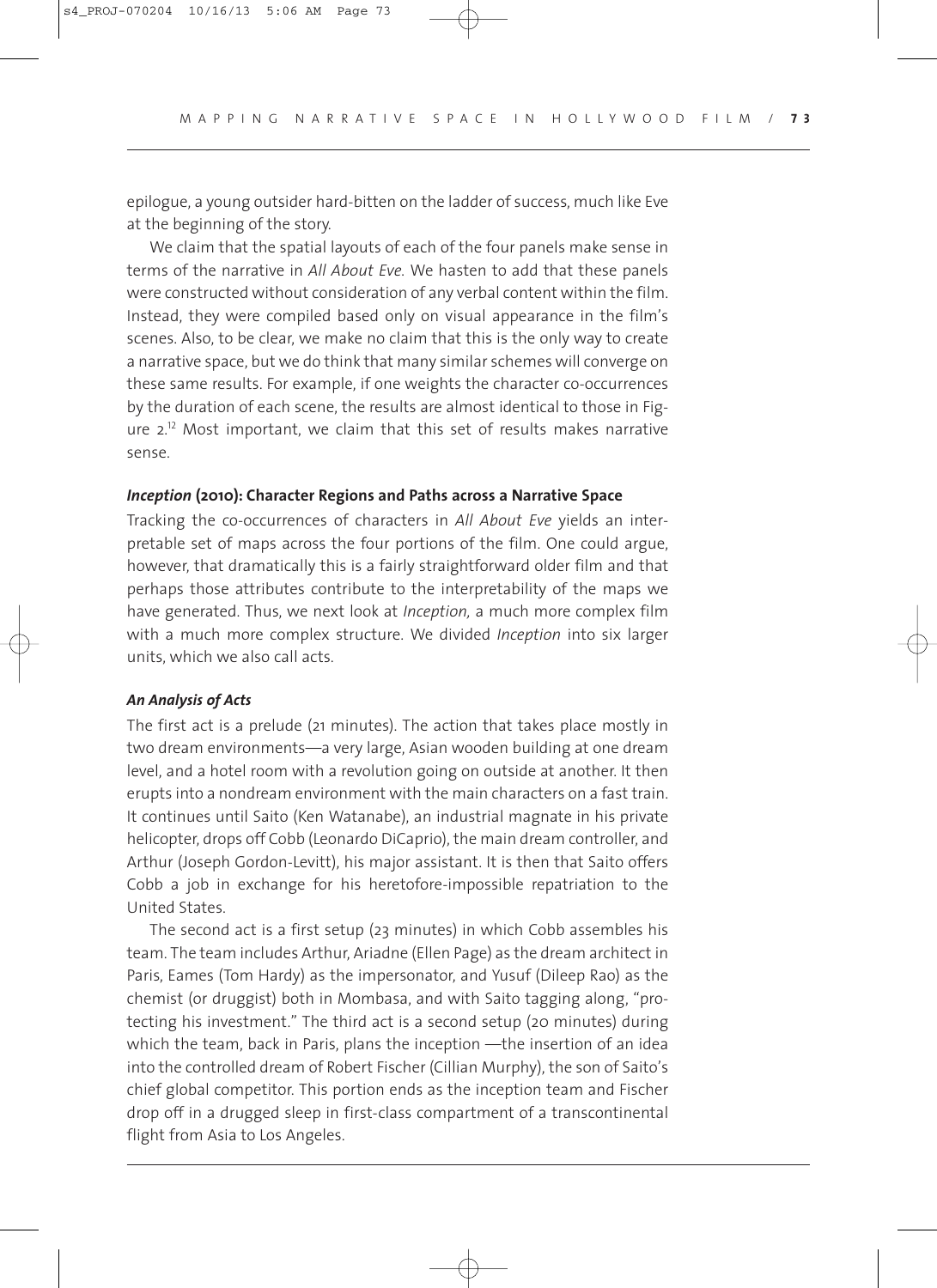The fourth act is the complication (20 minutes), where the team and Fischer arrive in the first dream level in an urban setting to rain, a train careening through cars down an avenue, a small enemy army consisting of Fischer's mental "projections" firing at the inception team, and Saito being shot. It continues in a warehouse, through a continued battle with projections, until all members drive off in a van and Cobb hatches the revised plan called "Mr Charles," a gambit in which Fischer is informed he is dreaming within a dream.

The fifth act is the development (21 minutes). It begins at the second dream level in a hotel bar and continues upstairs while at the first dream level Yusuf dodges the small army and continues to drive the van with its sleepers. This act ends when the van drives through the bridge railing, triggering the beginning of the sixth and final act, the climax (35 minutes).

At the first dream level the climax shows the slow motion of the van dropping to the water. Because time is increasingly dilated at successively deeper dream levels in the film, this provides different amounts of time to the same deadline at which events must come to fruition at dream levels two (the hotel), three (the winter fortress and hospital), and four (limbo, and the city designed by Cobb and his dead wife Mal, Marion Cotillard). At the end of the climax, the epilogue (three minutes) has the group returning to cinematic reality in the airplane, Saito assuring Cobb's repatriation with a phone call, Cobb passing through immigration, and Miles (Michael Caine) taking him to see his kids

### Maps

By our counts Inception has 2,755 shots and 355 scenes and subscenes, most of the latter are quickly cut back and forth in parallel action, particularly in the climax. These numbers vastly outstrip All About Eve, which we count as having 775 shots and 90 scenes and subscenes. Thus, rather than simply tracking the progress of characters across acts as we did in Figure 2, we will set up local narrative regions in which most of the characters exist, and then plot the trajectories of three other characters through these narrative spaces.<sup>13</sup> Also, unlike the arrays in Figure 2, we have left in place the large array of across-act, colored points, circles, and crosses for each of ten characters. This presents what might appear to be chaos, but to create order we have drawn in colored ellipses around all the locations of a given character across all the acts in which he or she appears. These are shown in Figure 3a for Mal, Cobb's children, Miles, Arthur, Eames, Yusuf, and Saito.<sup>14</sup>

Notice that Mal, the children, and Miles all appear on the one side of the map in quite distinguishable regions. Contrasting with them and on the opposite side are Eames, Yusuf, Saito, and Arthur. They form highly overlapping set of regions with Arthur, the only team member to appear in the prelude, extending considerably downward. The high degree of overlap of these four sug-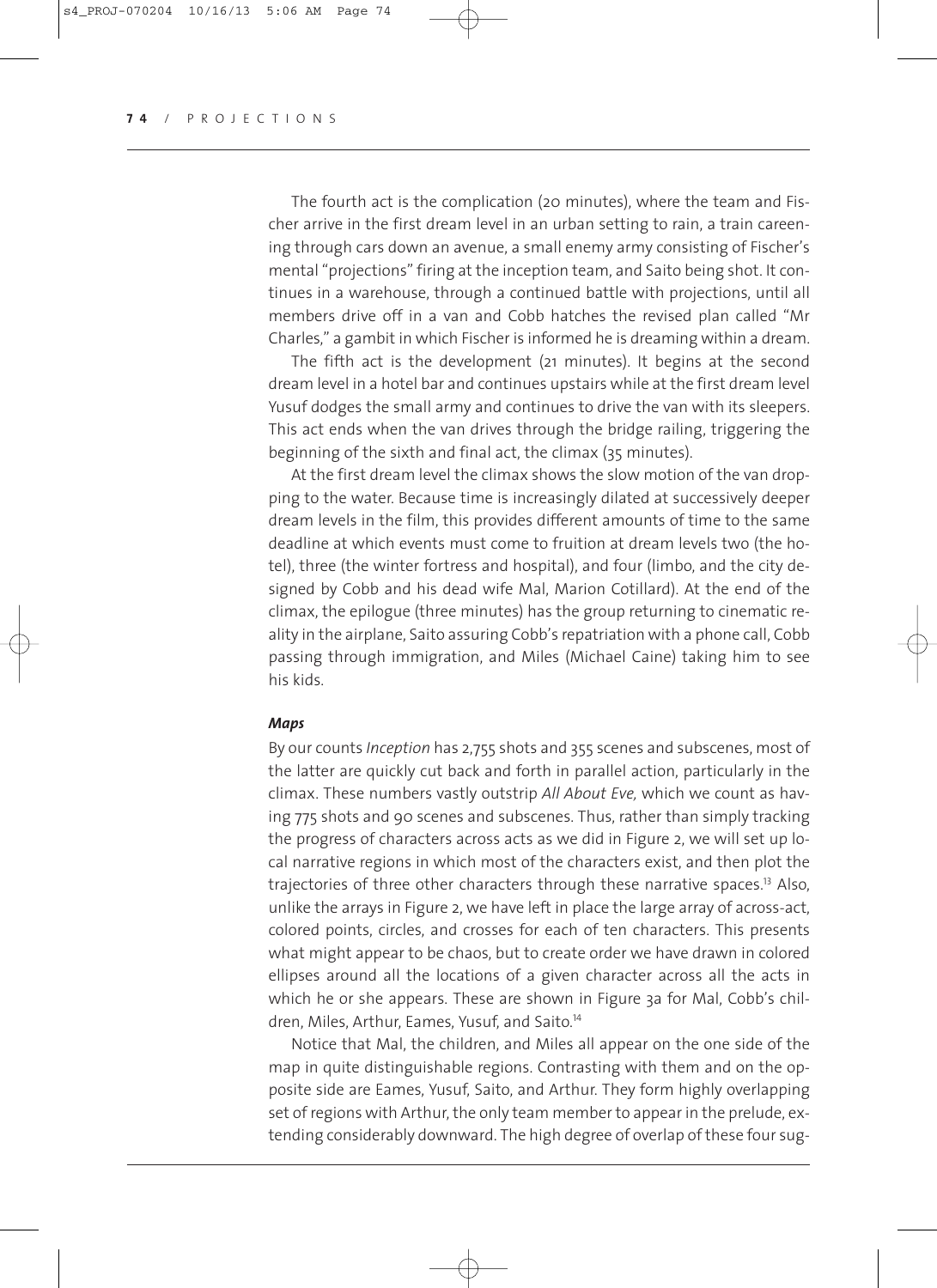

Inception (2010)

Figure 3. The upper left panel shows the scaled narrative space for seven characters as they cooccur in the scenes of Inception. Each ellipse encloses the scaled locations for each character across the acts of the film in which he or she appears. The locations of these ellipses show the nonoverlap between Cobb's family and his co-workers. The other panels show the trajectories of Ariadne, Cobb (who is near Ariadne, shown as small unfilled ellipses in three acts of the film), and Fischer.

gests that, as is true in the narrative, these characters are a team working together and are largely intersubstitutable in the larger story structure. The multidimensional scaling solutions of characters within and across scenes clearly separates the overlapping work of the Inception team from the separable narrative niches of Cobb's family.

Figure 3b shows the clockwise trajectory of Ariadne across the last five acts of the film, at and beyond her recruitment at the lower center of the map in the first setup, and then entering the sphere of Mal in the second setup, when

she accompanies Cobb on his dreams/memories of her. Ariadne then becomes more integrated into the team and in the last two acts winds up at the center of the computed configuration. Indeed, she is the center of the film when dream levels collapse and the van crashes into the water in the climax. We follow Ariadne, but not the other characters, up through the dream levels. Figure 3c shows the counterclockwise

The multidimensional scaling solutions of characters within and across scenes clearly separates the overlapping work of the Inception team from the separable narrative niches of Cobb's family.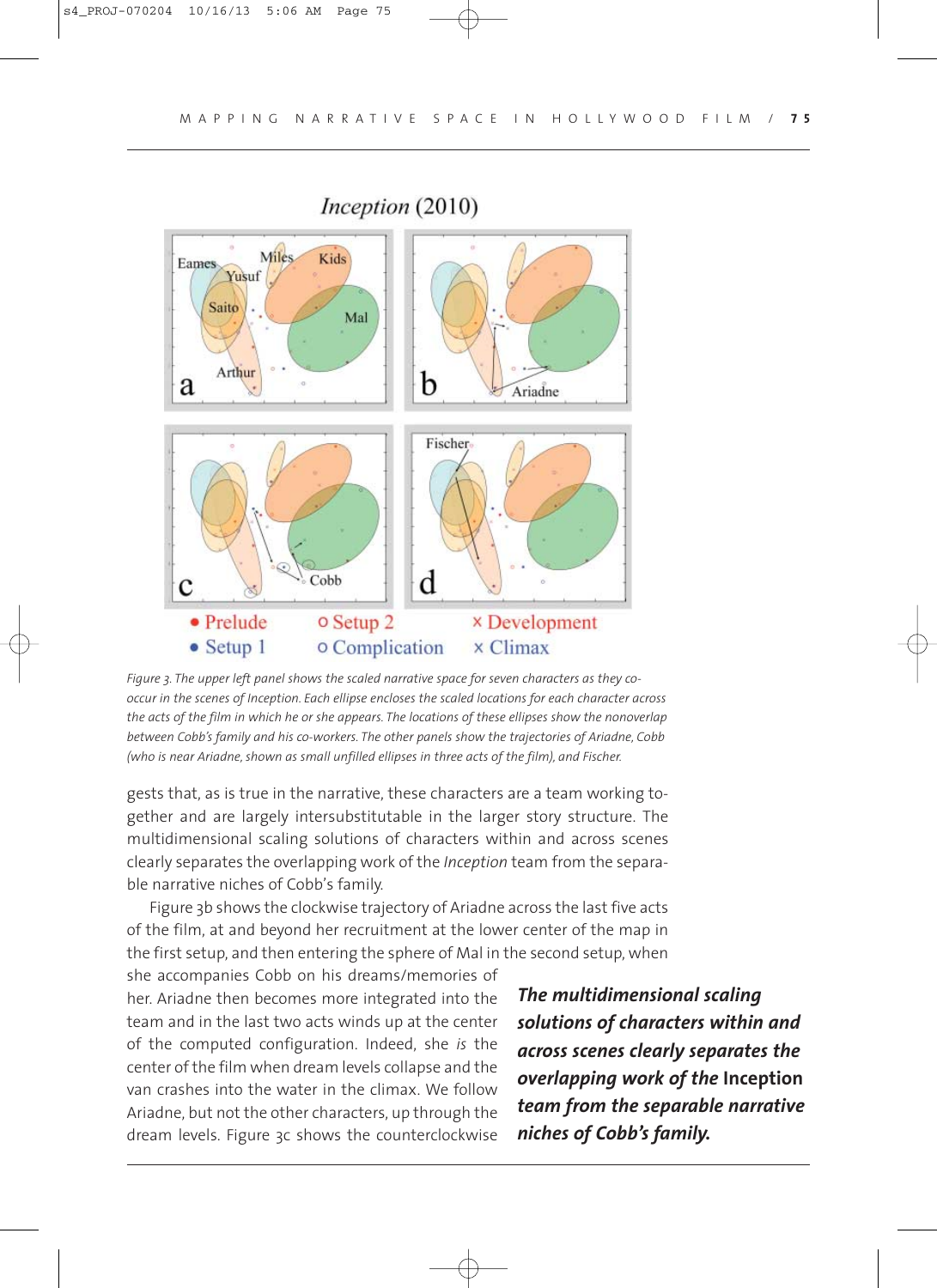trajectory of Cobb, who starts out at the center of the space as he organizes everyone, then moves downward towards Ariadne (the points surrounded by open ellipses) and Mal in the last four acts of the film. His movement across the mapped space is 1.32 times greater than the normalized average (1.0) of the other characters. Finally, Figure 3d shows the trajectory of Fischer: he starts as the target dreamer outside the team in the second setup; is held captive in the complication, essentially joins the team in the development at dream levels two, three, and four; and then drifts to the outside during the climax. His across-act average movement is the greatest of all the characters (1.5). These normalized movement values suggest that Cobb and Robert are the characters that have changed the most across the film.

Again, these maps were constructed based only on visual character cooccurrence within scenes. Nonetheless, we claim they make narrative sense and generally depict more than a few aspects of plot relations among characters. But again, we make no claim that these are the only possible narrative  $maps.^{15}$ 

#### MASH (1970): Regions of Narrative Space across Film Episodes

Our analyses of All About Eve and Inception demonstrate that objective narrative maps can be constructed for quite different films from quite different eras in the face of both content and structural dissimilarities. Although our analysis gives more acts to Inception than most accounts might for Hollywood films, we claim that both films have a tightly coherent narrative structure, with cause and effect relations pervading them. This is not true for MASH, an episodic film that takes place in and around a remote Mobile Army Surgical Hospital in a war zone in Korea, standing in for Vietnam. In such a film, there is less temporal coherence and only a smattering of cause and effect relations across episodes.

## **An Analysis of Episodes**

We divided the film into a setup and five episodes. In the setup (26 minutes), we are introduced to the main characters as they arrive in camp-the surgeons, Hawkeye Pierce (Donald Sutherland), Duke Forrest (Tom Skerritt), and finally Trapper John McIntyre (Elliott Gould). Those already in camp include surgeon Maj Frank Burns (Robert Duvall), nurse Lt Dish (Jo Ann Pflug), Father John Mulcahy (René Auberjonois), Col Henry Blake (Roger Bowen), and Cpl Radar O'Reilly (Gary Burghoff). Episode 1 (23 minutes) begins with the arrival of head nurse Maj "Hot Lips" Houlihan (Sally Kellerman) with ideas of enforcing a strict regimen in camp and in the operating room. She begins a short passionate affair with Frank Burns, the sounds of which Radar and Trapper John broadcast over the camp's loudspeaker system. The next day Hawkeye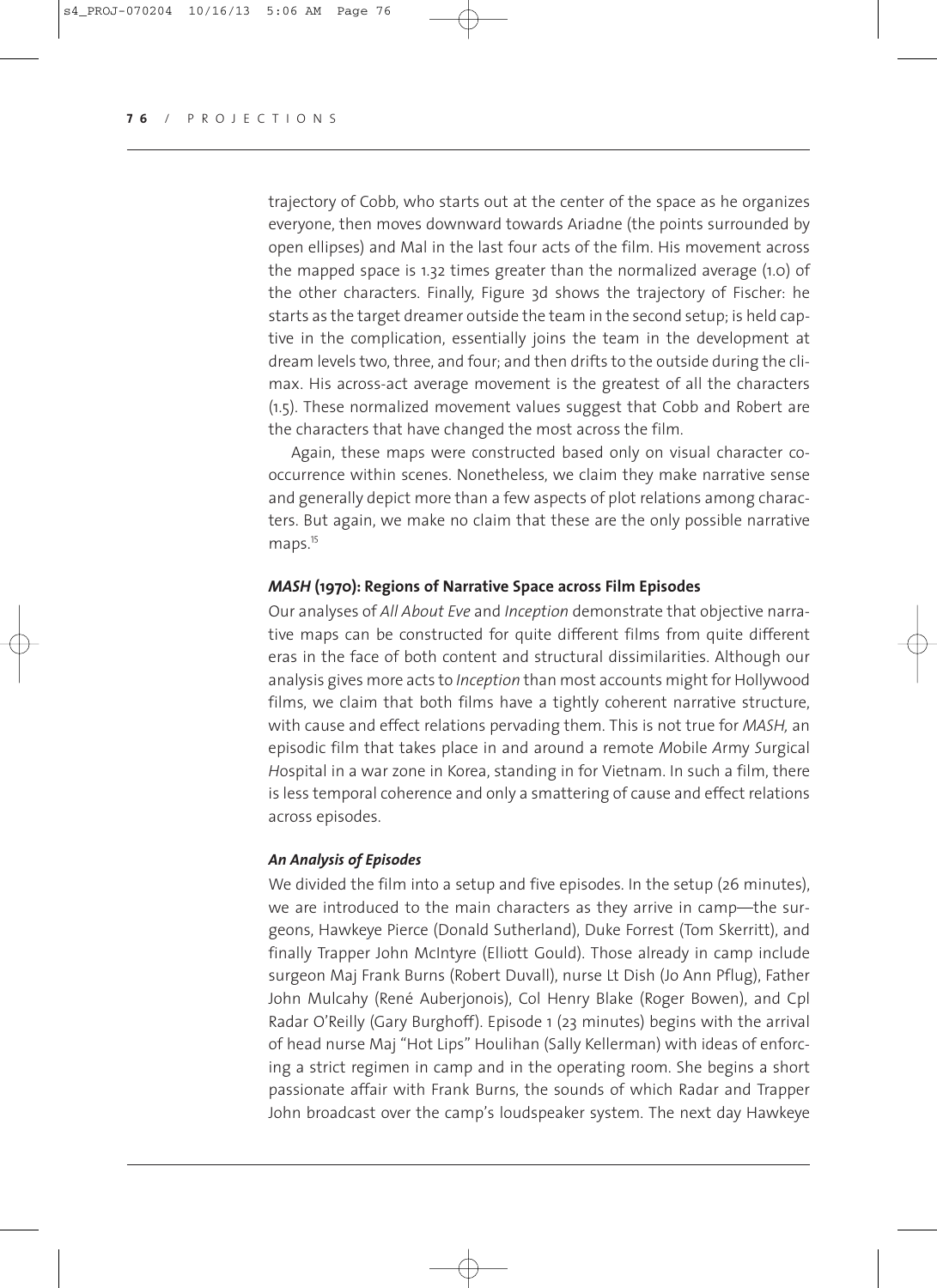taunts Frank, who then attacks him, and the episode ends with Frank taken away in a straightjacket.

We consider episodes 2 and 3 together (27 minutes), with the former centered on the Last Supper event and the latter on the Hot Lips shower event. Troubled with manliness issues after failing to consummate an ad hoc fling with a nurse, the camp oral surgeon Capt Painless Waldowski (John Schuck) decides to commit suicide. He is thus the protagonist of a staged false suicide scene that humorously replicates Leonardo's Last Supper ensemble. Accommodating a request from Hawkeye, Lt Dish helps Painless regain his manly confidence on her last night in the camp. Her departure the following morning closes the episode. The shower sequence begins with camp helper Ho-Jon's (Kim Atwood) and Radar's endeavors over a device that successfully lifted the women's shower tent and revealed naked Hot Lips.<sup>16</sup>

In episode 4 (12 minutes) Hawkeye and Trapper John are summoned to Japan for surgery. They befriend another doctor, Me Lai Marston (Michael Murphy), and outrage then dupe Col Merrill (James Douglas). Episode 5 (22 minutes) sets up and enacts a football game between the MASH team and that of Gen Hammond (George Wood). Hawkeye and Trapper John arrange for the transfer of a heart surgeon and former professional football player, Spearchucker Jones (Fred Williamson) to the MASH unit. Spearchucker then leads the MASH football team to victory. A short epilogue (4 minutes) after the game declares the war suddenly over for the main characters.

Unlike most feature films, the episodic structure of a film like MASH can afford to relax the cause-effect plot connections. Such weak interepisodic

causal connections allow (and account) for the continuous shift in the cast of characters. Frank Burns disappears after episode 1, Lt Dish after episode 2, and Painless is not seen after episode 3. With Hawkeye and Trapper John in Japan, the rest of the MASH crew does not appear in episode 4 and two new characters appear. Episode 5 introduces

Unlike most feature films, the episodic structure of a film like MASH can afford to relax the cause-effect plot connections.

Spearchucker Jones in the context of the football game. The only characters who traverse all episodes are Hawkeye and Trapper John, the latter being introduced only three minutes from the end of setup.

#### **Maps**

By our analysis MASH has 962 shots and 153 scenes and subscenes. As for other movies in our study, we created a base map, this time involving 15 characters. We then fit to the base map the scale solutions of the setup and the episodes, interpret the resulting structure.<sup>17</sup> Again, we left the markers for each of the characters on the map displays. Figure 4a shows the layout of the characters in the setup. The three main characters form a small coherent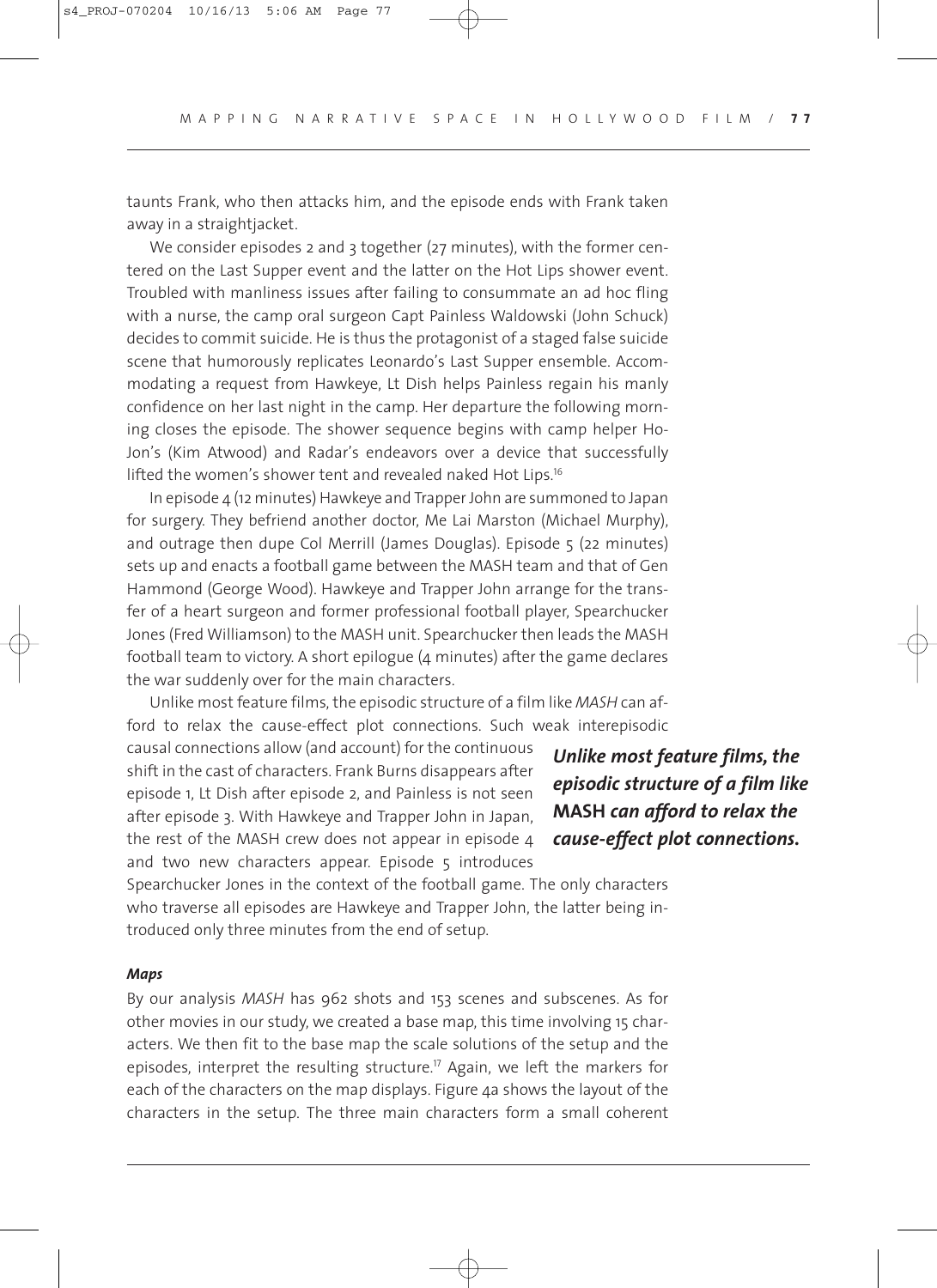

Figure 4. Narrative regions for characters in scenes of MASH across the setup and five episodes as determined by multidimensional scaling.

group in the middle left of the space, the regulars of the MASH unit (Col Blake, Radar, Painless, and Mulcahy) are to the right, and Frank Burns and Ho-Jon, whom Burns teaches to read English by reading the Bible, are near the top of the space. Ho-Jon quickly disappears with a soft-porn magazine given to him by Hawkeye, and he does not reappear until the end of episode 3. The separation of these three groups of characters makes narrative sense; the main surgeons are distanced from Burns, and the camp regulars are off to the side and generally undistinguishable from each other as they each provide idiosyncratic color.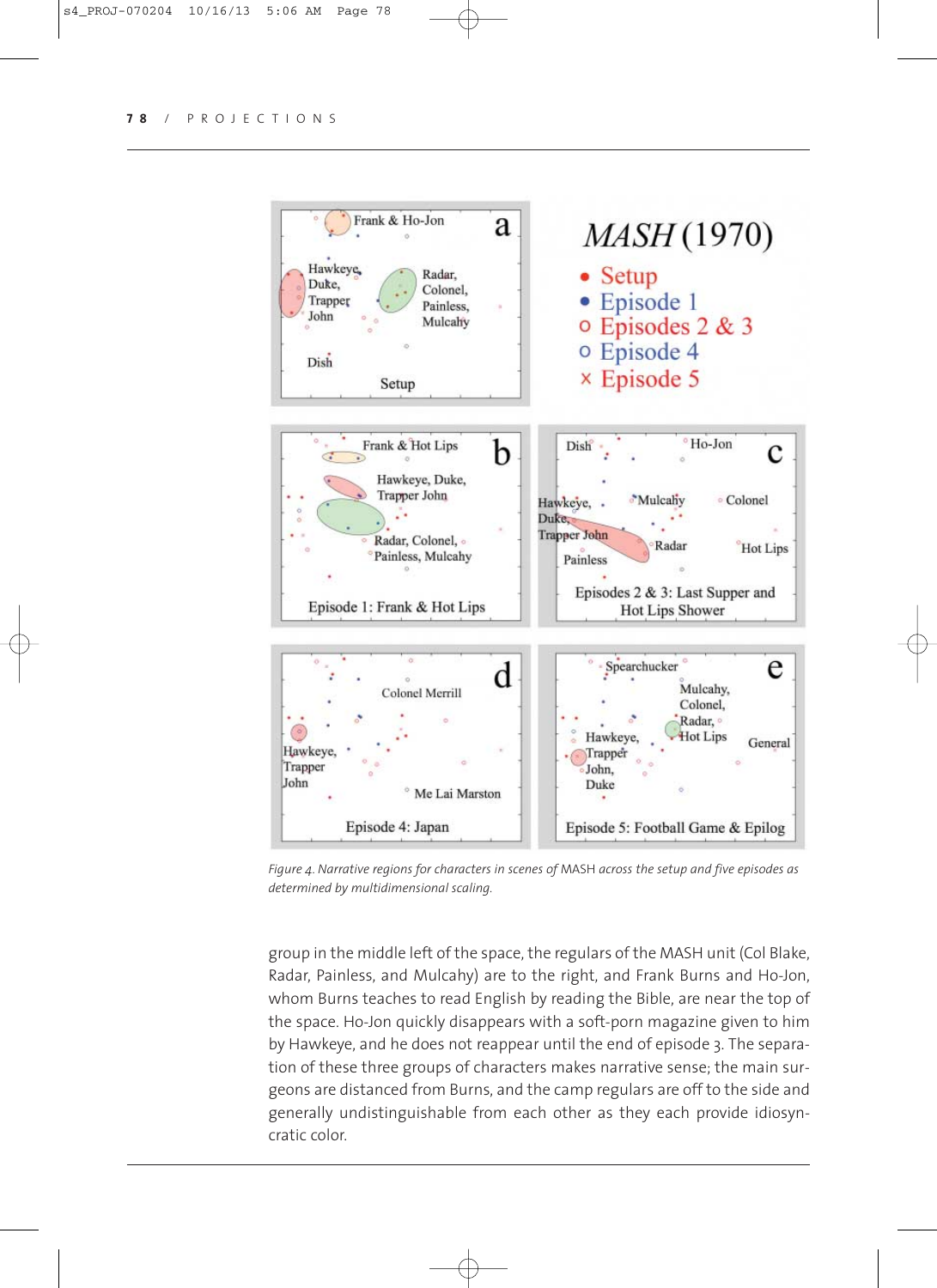Figure 4b shows the layout for episode 1, where Frank and Hot Lips get together. Notice that they now form a tight spatial group, that the camp regulars (Col Blake, Radar, Painless, and Mulcahy) form another tight group, and that the three surgeons (Duke, Trapper John, and Hawkeye) who provoke the episode intercede between these two. This arrangement is consistent with the content of the narrative.

The separation of episodes 2 and 3, both shown in Figure 4c, is revealing. It allows a contrast between the Last Supper and Hot Lips shower episodes. In the former, Painless is now separated from the remainder of the camp regulars and tucked behind the space of the major surgeons. Spread around the surgeons are Dish, who ends the episode; Father Mulcahy, who has doubts about issuing last rights for a suicide and Radar, who helps the surgeons arrange the Leonardo tableau. More striking, this Last Supper space contrasts sharply with that of the shower episode. The major surgeons generally remain relatively stable in their positions. However, Ho-Jon and Radar, who make arrangements for the lifting of the tent sides around the shower, drift away. Hot Lips, outraged, rushes to Col Blake, who is in bed with one of the nurses. Most important is that Hot Lips has moved from her remote spatial position with Frank Burns in episode 1, to an even more remote position from the major surgeons and the camp regulars in episode 3.

Episode 4 takes place in Japan with only two of the surgeons, Hawkeye and Trapper John, participating. They befriend Me Lai Marston and run afoul of Col Merrill, and the triangular distances among them are consistent with the plotline. Notice also that Hawkeye and Trapper John have become a single point in Figure 4d. The reason for this, as with Windy and Tex in our discussion of Santa Fe Trail, is that they appear in all scenes in this episode, and all scenes together, never separately.

Episode 5 returns to the MASH camp and preparations for a football game against the team of Gen Hammond. The three surgeons appear together in nearly all their scenes and thus again become a single point in Figure 4e, representing the players in the game; Col Blake, Radar, Mulcahy, and Hot Lips appear in nearly all of their scenes together on the sidelines and also become a point. Spearchucker appears at equal distance from the surgeons and the camp regulars since he appears about equally often with both, and the General appears at some distance from all of this since he is on the opposite sidelines. Thus, Figure 4e is a schematic representation that accurately captures the four entities involved in the football game episode: Spearchucker, the MASH players, and the fans on the two sidelines. The General's team consists of individuals who are unknown and therefore not really characters.

The narrative movement of Eve and Margo in All About Eve and of Cobb in Inception is quite different than that for Hawkeye and Trapper John. The pro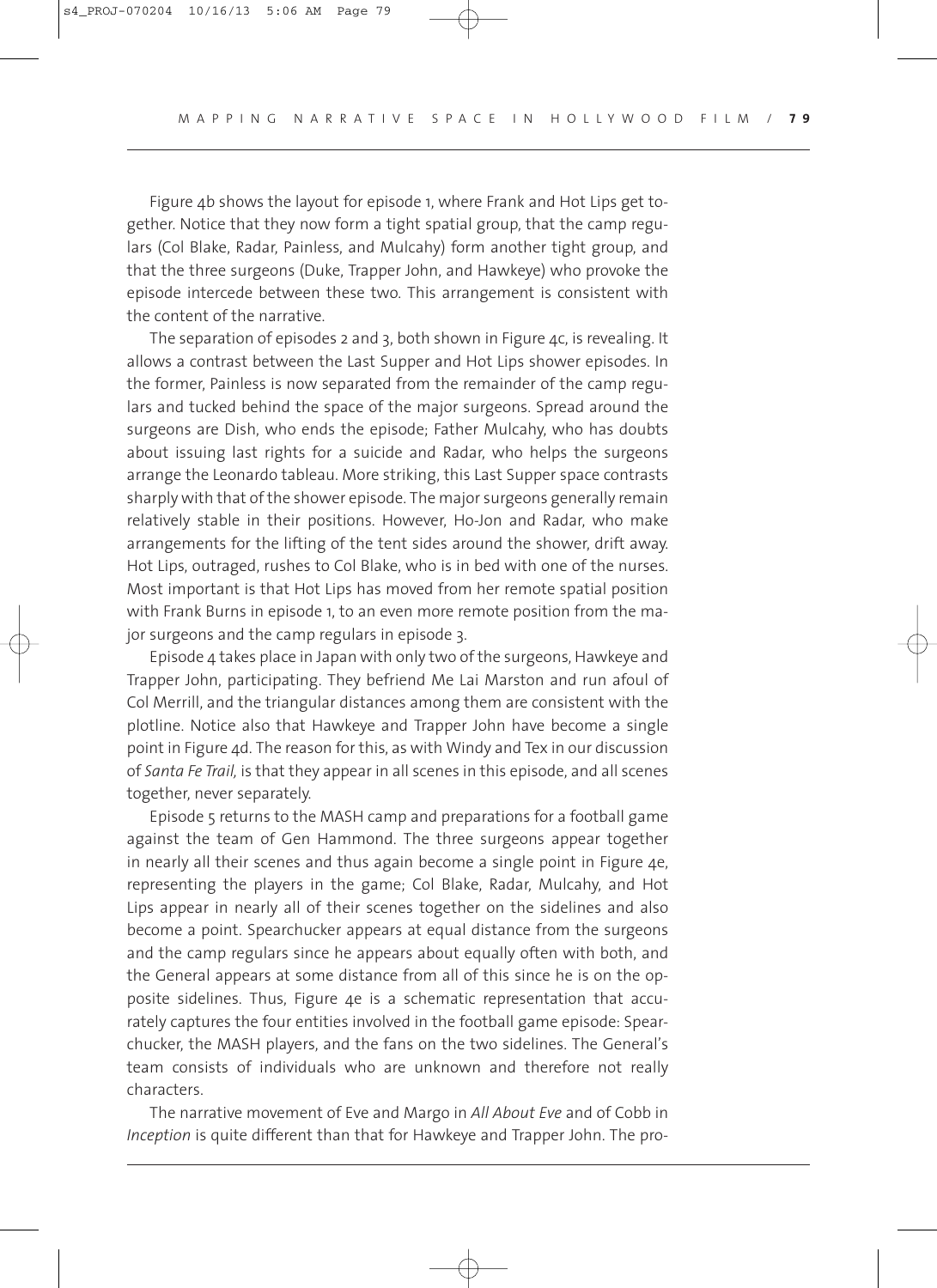Our analysis shows that Hawkeye and Trapper John haven't changed much across the film; instead they have orchestrated the people in the episodes as they take place around them.

tagonists of MASH move less across episodes, 0.67 and 0.69, respectively, compared to the normalized average of 1.0 of the other characters. Our analysis shows that Hawkeye and Trapper John have not changed much across the film; instead they have orchestrated the people in the episodes as they take place around them. This idea fits well with the narrative of the film. Finally, even with 15 characters across

disjointed episodes, the plot of the narrative space of those episodes in MASH seems reasonable based on the co-occurrence of characters that come in and out of those episodes. In this manner, we claim increasing generalization of this technique across different kinds of films-classic standards, complex contemporaries, and episodic gambits.<sup>18</sup>

#### 12 Angry Men (1957): From Diegetic to Narrative Space

Our co-occurrence analyses of the characters in All About Eve, Inception, and MASH were carried out within scenes and then compared across all acts or episodes of the film. Most films have more or less readily defined scenes and subscenes, and characters change as the narrative shifts across time and space. Some films, however, take place in continuous time-for example, My Dinner with Andre (1981), 12 Angry Men, High Noon (1952), and Rope (1948). This constraint allows few chances for standard scene change. Moreover, the central core of first two films takes place in a single location with a constant set of characters. Thus, with no time jumps, no location shifts, and no character changes one could argue that there are no real changes of scene. The latter fact might suggest that our type of analysis could not be used for such films. Thus as a strong test of our method, we attempted to construct a dynamic narrative space for 12 Angry Men, shifting methodological gears and looking only at the characters seen in consecutive shots. In our analysis of the film we found 362 shots and all but 10 of those take place in the jury room and an adjoining bathroom.

#### An Analysis by Votes

Ignoring the prologue in the courtroom followed by jurors milling around the jury room (eight shots, nine minutes) and epilogue outside the courthouse (two shots, one minute), we divided the whole of the jury deliberation sequence by the votes that were taken. Section 1 (22 minutes) begins with a preliminary vote. This reveals that Juror 8 (Henry Fonda) is on the short end of an 11-1 guilty verdict. Unanimity would entail a death sentence for a young Puerto Rican accused of killing his father. Discussion follows with almost everyone sitting around the table focusing on the reticence of Juror 8. After a long while and in desperation he calls for another vote.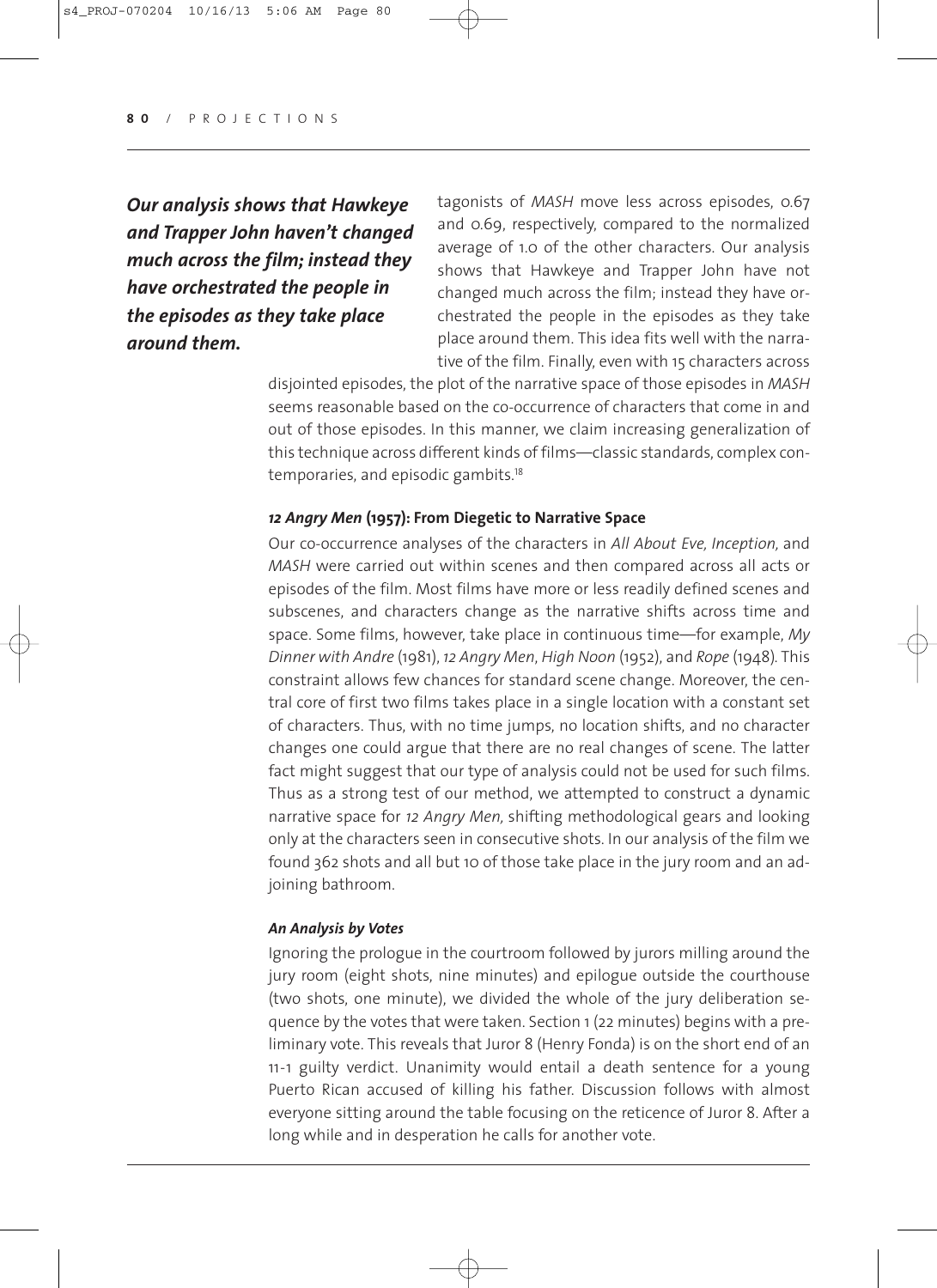Section 2 (13 minutes) begins with a surprise: the vote is 10-2. The oldest member, Juror 9 (Joseph Sweeney), has joined Juror 8. That outcome is unpredicted by the previous discussion or by the camerawork. More discussion and displeasure accrue, and the jurors start to walk around, and in some cases simulating events of the murder.

Section 3 (15 minutes) begins with a new vote. Juror 5 (Jack Klugman), who like the defendant grew up in a slum, changes his mind. Juror 11 (George Voskovec), an immigrant who knows the difficulties of being out of the mainstream, soon follows. The vote is then 8-4 and more discussion, anger, and perambulations ensue.

Section 4 (11 minutes) begins with Jurors 2 (John Fiedler) and 6 (Edward Binns) changing their votes, deadlocking the jury at 6-6. This is followed by a pause in the proceedings, the start of rain and cooling temperatures outside, then further discussion, and a demonstration of a switchblade fight.

In Section 5 (17 minutes) the deliberation begins with Juror 7 (Jack Warden), and then Jurors 1 (Martin Balsam) and 12 (Robert Webber) changing their votes without the apparent conviction of the others. This tips the vote to  $3-9$ , and further discussion ensues.<sup>19</sup> Juror 10 (Ed Begley) disqualifies himself for bias, Juror 4 (E. G. Marshall) changes his vote on a reconsideration of evidence, and Juror 3 (Lee J. Cobb) finally relents after a dramatic protestation.

#### **Maps**

The layout for the whole film and the maps of our five sections are shown in Figure  $5.^{20}$  The base map is shown in Figure  $5a$ . In the jury room the 12 jurors sit at a rectangular table and they are numbered clockwise around it; the foreman (Juror 1) at the head and Juror 7 at the other end. If they all remained at the table and shots simply showed a discussant and his near neighbors the scaled arrangement would likely be an ellipse. However, during the course of deliberation all jurors get up and walk around. This dissolves their diegetic arrangement placing jurors nonadjacent at the table within the same shot while sometimes omitting the jurors in between. Nonetheless, some aspects of the table arrangement remain. We have placed a dot at the origin of the plot (the center of gravity around which all jurors are placed) and drawn lines from the origin to each of the jurors.

Notice that the clockwise order of the jurors perfectly mimics the order of the jurors as they sit around the table. The diegetic space in 12 Angry Men is apparent in our base map, merged with its computed narrative space. As to

the former, despite juror perambulations over the course of the film there are a sufficient number of co-occurrences of adjacent jurors in the shots to preserve their ordinal relations at the table. Yet overlaid on this order there are deviations that are consistent with the narrative. Obvious

The diegetic space in 12 Angry Men is apparent in our base map, merged with its computed narrative space.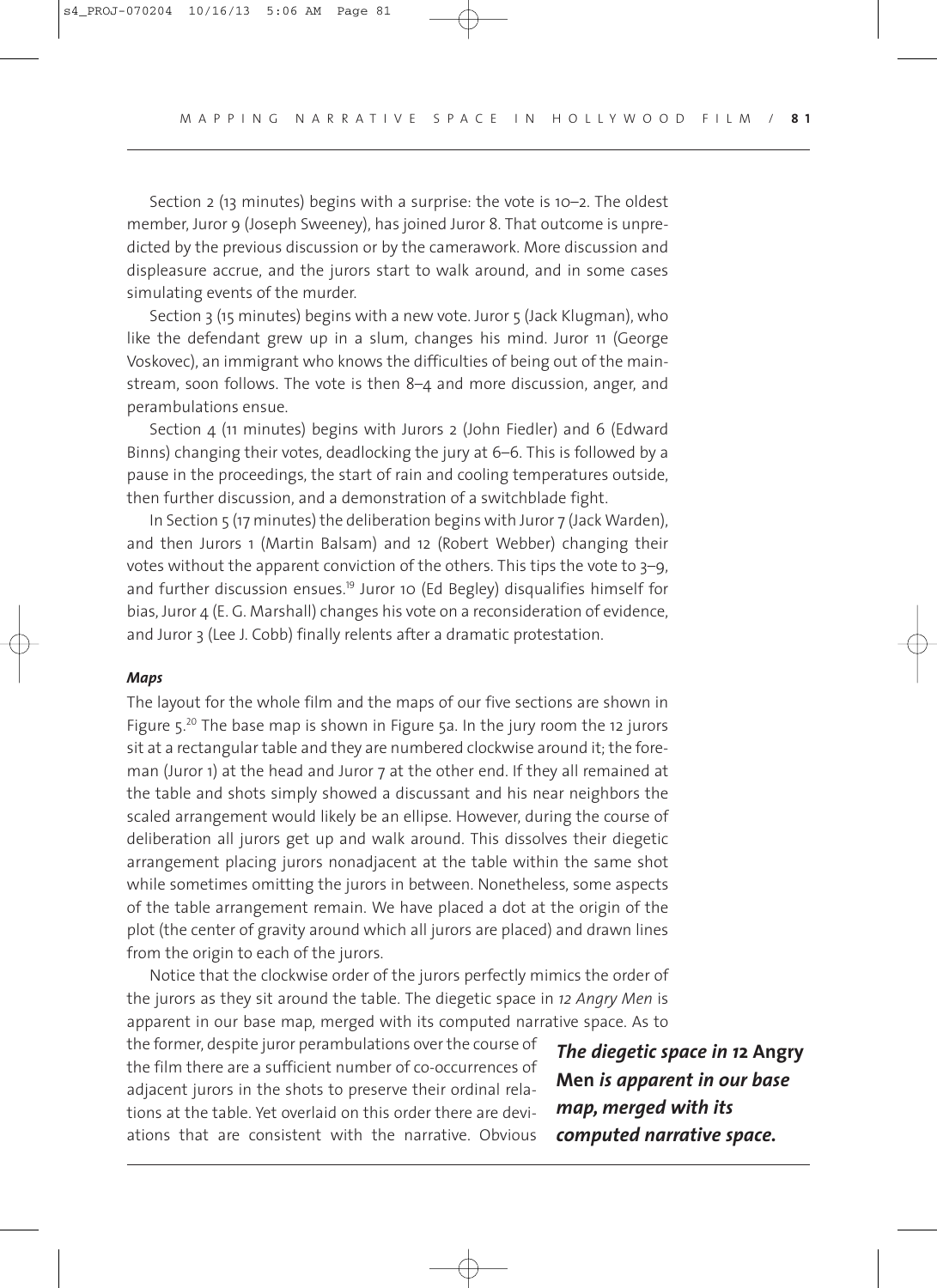

Figure 5. Narrative spaces for 12 Angry Men as determined by multidimensional scaling cooccurrences of characters in shots of the film.

outliers are Jurors 8 and 3. Juror 8 (Fonda) is the first to vote for acquittal and Juror 3 (Cobb) is the last. There is an important sense in which these two jurors act as polar opposites in the film. The reason for their separation from the others and from each other is the large number of shots in which they are isolated, appearing without others in the shot. We call these one-shots-shots depicting only one character. These reduce co-occurrence measures with all other jurors, increasing their distance from them. There are 54 one-shots of Juror 8, mostly near the beginning of the film; and 58 one-shots of Juror 3, mostly near the end.

Figure 5b depicts the scaled solution from the first vote to just before the second vote. The number of Juror 8 is colored in red because he has voted for acquittal. Notice that he is an outlier (23 one-shots in this segment), but that the general, ordinal arrangement around the table has been preserved. Across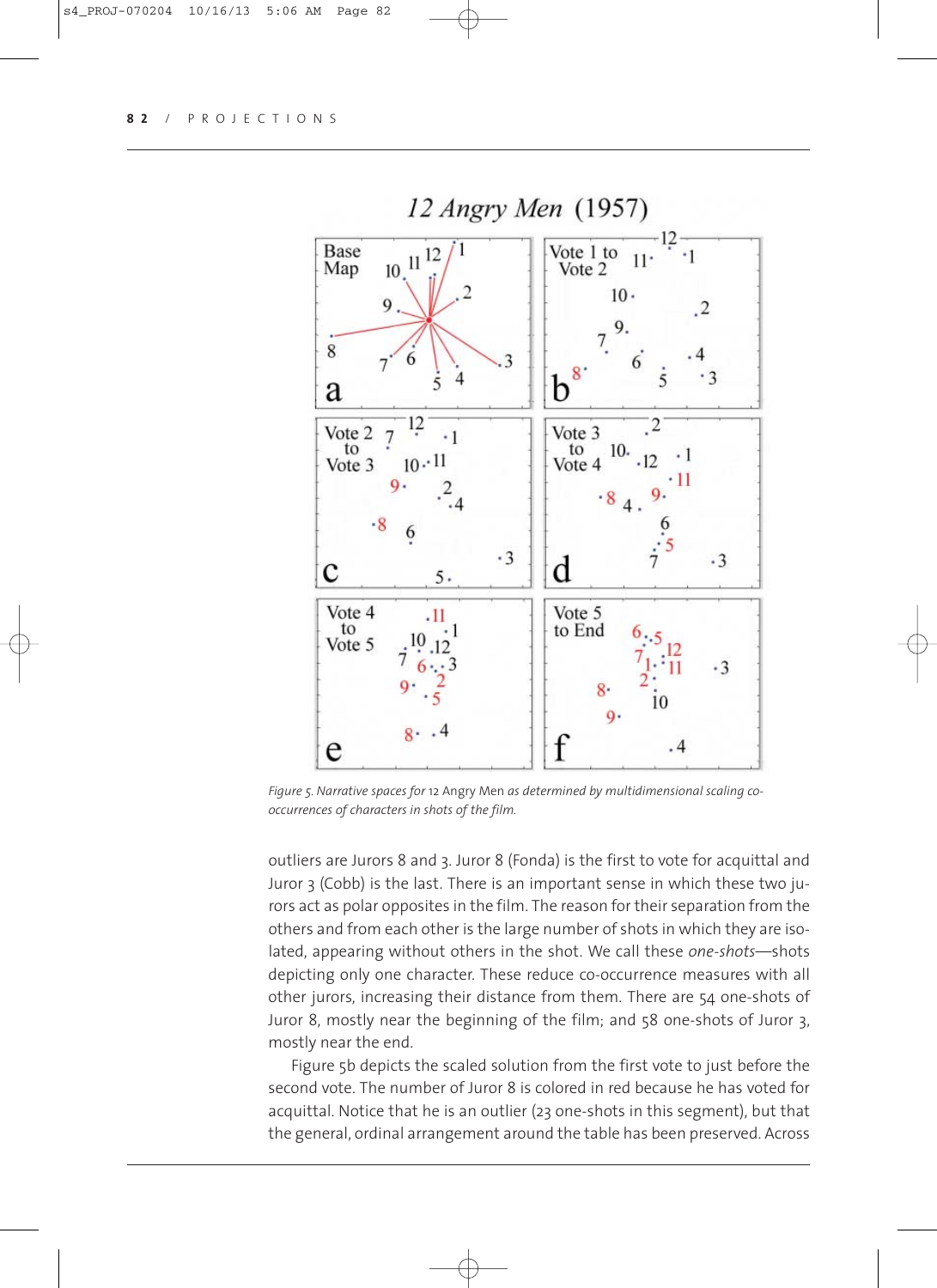this section of the film there are only a few shots where individual jurors have walked around. Notice too that at this point Juror 3 is not so extreme (only four one-shots throughout the segment), and in the narrative neither he nor the others is convinced of the innocence of the defendant.

Figure 5c depicts the film portion between the second and third votes. At the beginning Juror 9 (three one-shots) has joined Juror 8 and their relative positions could be predicted by proximity alone. Juror 3 (five one-shots) and Juror 5 (two two-shots and appearing with Juror 3 in all others) become more extreme. Juror 5 will soon change his mind and vote for acquittal. His isolation in the scaling solution seems to anticipate his new view based on his knowledge of switchblades, the implement of the murder, and how they are used.

Figure 5d depicts the portion between the third and fourth votes, showing that Juror 5 has changed his mind and now migrating more towards the center of the solution, no longer an outlier (and with only two one-shots in the rest of the film). In addition Juror 11, the immigrant (six one-shots in the remainder of the film), joins the still-minority view. During this sequence the jurors have walked around quite a bit and the ordinal relations of the jurors at the table is now no longer apparent. Notice that the jurors voting for acquittal generally occupy more central positions in the solution.

The period between the fourth and fifth votes (see Figure 5e) is spatially chaotic as jurors have continued their perambulations. There is no residual coherence of order around the table, no apparent visual structure in the co-occurrences of characters in shot, and no coherence of opinion as Juror 2 (convincingly) and Juror 6 (unconvincingly) have joined the emerging trend. Overall opinion is unclear in the narrative, and co-occurrences in shots reflect that lack of clarity.

Figure 5f shows the shot co-occurrences between the fifth vote and the end of the film. Shown in black are the last three jurors to change their minds. Juror 10 is the first to recant his position, essentially through embarrassment at his own racist monolog. It was a little surprising to us that his position is so central, but the depiction in this scene is of other jurors removing themselves from the table as he speaks, facing away from him. The cinematography retains all of jurors within the same camera purview in a long shot. Juror  $4$  is the most reason-driven holdout and is shown in five one-shots as others counter his claims. Eventually he is convinced that one of the key eyewitnesses could not possibly have seen the murder. Juror 3 soon self-destructs in a tirade against his son, himself, and the world. As he does so he is shown in 24 one-shots, many of them tight close-ups. Notice the cluster of votes for acquittal is bound together, but has completely lost its spatial order around the table.

Taken as a group, we think these scaling solutions built on the character co-occurrences in shots show the dynamic pattern of the narrative as rela-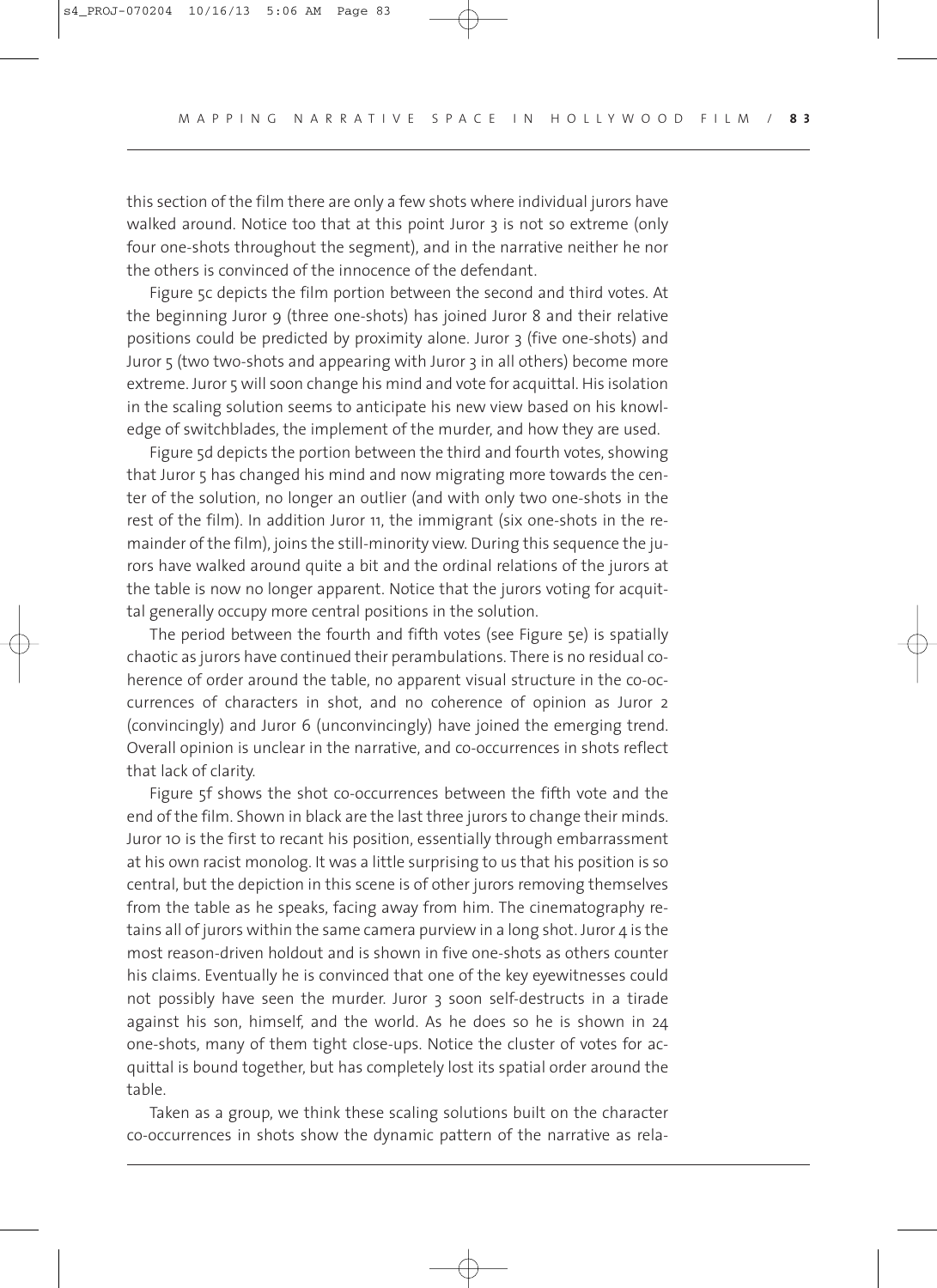tions develop and change over the course of the film. Moreover, their diegetic arrangement in the jury room-as might be predicted by the base map-systematically changes and is incrementally replaced by a more abstract narrative space based on votes.

A powerful numerical trend concerns the distances of the characters from the center of the space as each vote is taken. The center of the space can be taken as neutral, particularly as the spatial layout around the table disintegrates. When Juror 8 casts the only vote for acquittal (Figure 5b), his distance from the center is 1.79 times the average distance of those of the guilty votes. He is a true outlier and this distance is due to the large number of one-shots. But after being joined by Juror 9 (Figure 5c) the mean distance of the two dissenters is only 1.25 times the average of the majority. And after Jurors 5 and 11 join making the vote 8-4 (Figure 5d), the average distance from the center of the characters with votes for acquittal is less than for those with guilty votes, with a proportion of 0.83. When vote is deadlocked (Figure 5e), the distance of those voting not guilty continues to decrease and is only two-thirds (0.68) that of those jurors voting guilty. And with the vote  $3-9$  (Figure 5f) the mean distance of those voting not guilty is about half (0.57) that of those voting guilty. Thus, the sequence of mean spatial distances of characters voting for and against acquittal anticipates the outcome of a unanimous verdict of not guilty. And again, all of this stems from what is shown in the camera; no dialog is considered. What the visual narrative shows in its shots very much captures the dynamics of what the film is about.

#### Discussion: The Visual Narrative and the Viewer

We are getting closer and closer to the techniques of narrative . . . and to the description of association networks ... In this fusion of qualitative literary qualities and the power of quantitative treatment, we expect a renewal of methods and explanations in the humanities. There is no more powerful explanation than the analysis of the contingent circumstances of association networks.

-Geneviève Teil and Bruno Latour (1995)

What is the import of our results? Consider four intellectual gains. The first three are concrete but modest, and the fourth more tenuous but we believe is of considerable importance. First, in reading the wider literature, we have found previous accounts of narrative space in films and novels to be somewhat vague and unhelpful. Some are tied to an analogy between linear perspective in Renaissance art and narrative space in film, with separate shots contributing to a mental construction of a physical space. Others abandoned aspects of this idea but resuscitated it through an appeal to cognitive maps.<sup>21</sup> Such accounts seem incomplete, overly tied to physical space, and static even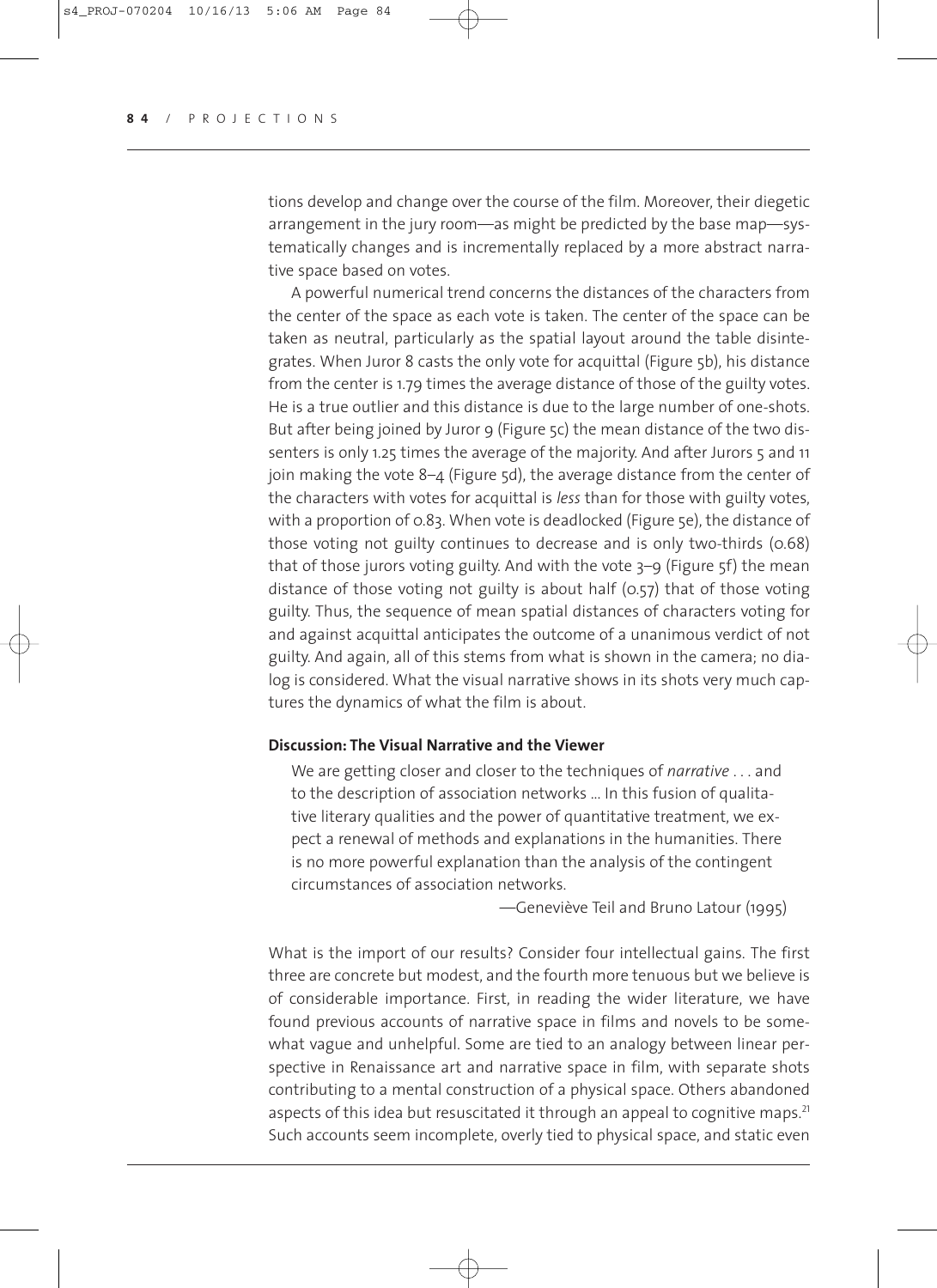when discussing a moving camera and shot/reverse-shot depictions. Our first contribution allows such spaces to be objective, explicitly mapped out, and largely freed from physical space. Moreover, our analysis over separate portions of films allows for the interpretation of dynamic changes in those spaces. Nonetheless, we admit that clearing up some of the problems or vagaries in ideas found elsewhere is not earthshaking science. What we have found here does not really add to our understanding of the narrative in each film. Instead, it adds objective depictions that are coherent with it.

Second, by bringing statistical rigor to the analysis of shots and scenes across larger units of film, we show a coupling of layout and changes in the visual content of the film to the relationships and changes in its story line. That is, our methods demonstrate that filmmakers sculpt the presentation of characters in a way that comports amicably with the narrative itself. Again, it is good to know that this can be done from objective data, but it is hard to imagine that the result could be any other way. Surely the visual narrative of a film must be tightly connected to the narrative itself.

Third, a major purpose of this article is to introduce a new method for the visual analysis of films. The mappings we have offered are concrete and largely deterministic.<sup>22</sup> One possible use might be in making narrative comparisons across a film. If it were important to an argument to assert that the relative amount of narrative change in the relationship of one particular pair of characters was greater than that of another pair, ours would be a method that could affirm or disconfirm of such an assertion. Similarly, if it were important to suggest that one character is more distant from the general flow of the narrative than another, this too could be tested with our method. And finally, as we have done here, if it is important to measure the amount of spatial change in a character compared to other characters as an index of narrative development, our method allows this too.

We regard the fourth gain, although more tenuous than the first three, to be quite deep. It concerns our analysis of the visual film structure and the viewer. As suggested by Teil and Latour (1995), the human mind—among its many other attributes-is an engine driven by associations. Indeed, the mind can be described as a Humean machine (after David Hume); it builds up knowledge through associations among things that co-occur in the world across our individual lifetimes. Moreover, co-occurrence commonalities within a culture create the consistency of cultural knowledge across individuals as each of us absorbs them. This is not the only means to knowledge gain but it is a very powerful one. Moreover, units of the nervous system-often called Hebbian units (after Donald Hebb)-function this way as well. The oft-quoted phrase is that "neurons that fire together, wire together."<sup>23</sup> In this manner, from basic neurophysiological processes to the attainment of knowledge and culture, our brains and minds seem to follow associative mechanisms.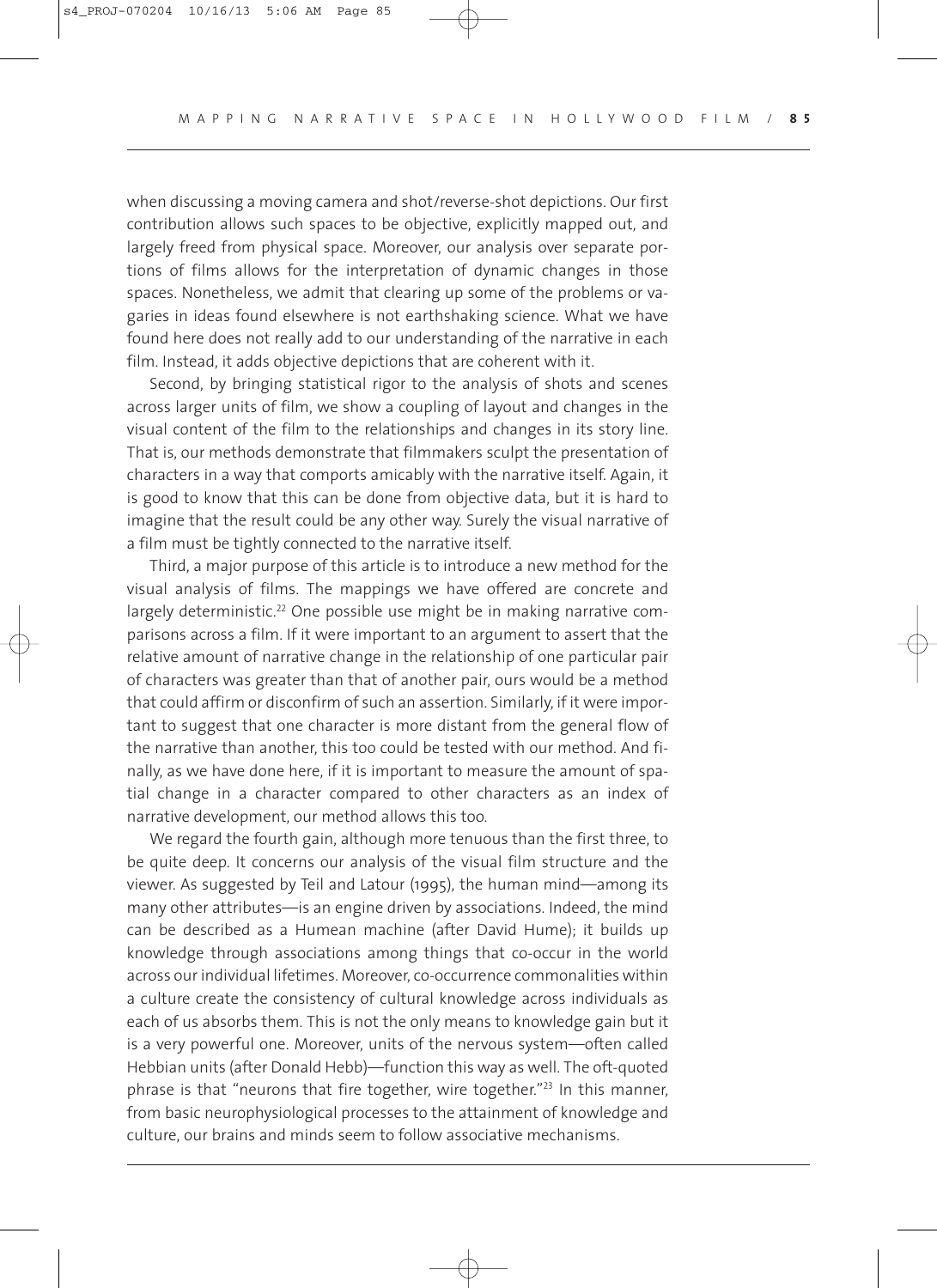For filmgoers we claim that part of their comprehension process is the same: to understand the narrative over the course of a film a viewer must build up representations of the relations among the characters and their goals. Understanding how this is done and how films manipulate this buildup are important tasks within cognitive film theory. As a preliminary sketch of this process, Bordwell (1992: 184) suggested that:

the process of understanding many things in films is ... likely to draw upon ordinary, informal reasoning procedures ... Presented with a set of circumstances (flat tire, man opening trunk), you categorize it (Driver Changing Flat Tire) and draw an informal, probabilistic conclusion, based on a structured piece of knowledge about what is normally involved in changing a tire.

For our purposes the key ideas in Bordwell's analysis concern probability and the making of meaning out of what one sees. Although surprise is always a possibility in life and in movies-think of the endings in The Usual Suspects  $(1995)$  and Atonement (2007)—the filmgoer's aggregation of probabilistic information from a lifetime of experience with what she has seen in a film up to the moment creates an evolving set of mental representations of the characters and story. These accruing structures allow for reasonably accurate predictions about what will happen next. Again, violations of our filmic expectations can be delightful, surprising, even horrific, and they can keep one riveted to the narrative, but the ability to predict a good bit of what will happen over the intermediate course of a film is central to its comprehension. Moreover, this ability to use the comparative probabilism from pieces of experience is the essence of what is called statistical learning.<sup>24</sup> It occurs over lifetimes and also over minutes.

More formally, statistical learning is a branch of machine learning and cognitive science. It explores how learning can occur in computers and in humans, and in the latter has been particularly used to explore language learning and visual learning by infants (Kirkham et al. 2002; Saffran et al. 1996). Particularly interesting and most relevant to our analysis is unsupervised statistical learning. In this domain, a computer or human is typically exposed to repeating sequences of nonsense items and passively learns about the structure of the co-occurrences that are presented. Thus, to use an overly simple example, if a red star is followed by a green triangle 60 percent of the time in a long sequence of varied items of various shapes and colors, adults and infants would likely come to expect that, given the presentation of a red star, the next item is likely to be a green triangle. Most interesting about this expectation is that it is typically learned without awareness. In more complex situations, viewers often have no insights concerning their predictions and regard them as just guesses. This learning is essentially nonconscious. More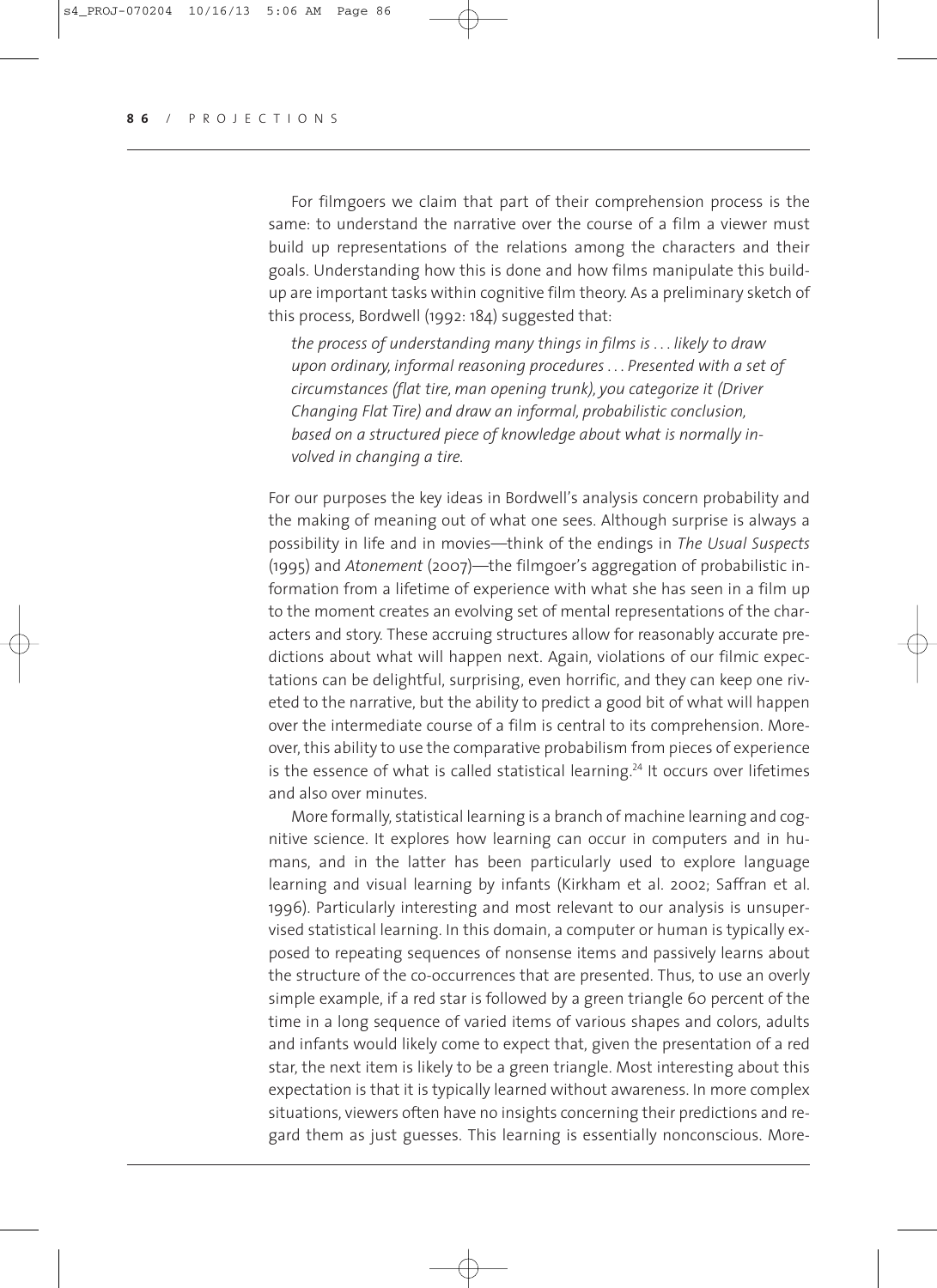over, this learning occurs not only for sequential items, but also for features that co-occur in the same arrays and for complex aspects of static visual scenes (Brady and Oliva 2008; Fiser and Aslin 2001).

We are quite sure that no one has experimentally studied the statistical learning of co-occurrences of characters in a film. Nonetheless, given the wealth and breadth of demonstrations of statistical learning, we have no doubt that this occurs for filmgoers and that, for the most part, it also occurs nonconsciously. People fascinate us, we pay attention to them to a greater degree than anything else, and we do so from a very early age. Moreover, they are the prime objects that we look at in movies (Mital et al. 2011; Smith et al. 2012). We follow them, remember them, and that we likely encode their appearances with other characters seems uncontroversial. Otherwise we could not understand movies

We make no direct claim that the diagrams shown in figures 2 through 5 are actually "in the head" of a viewer who watches these films. These diagrams are representations of the character relations in the films. Nonetheless, our data demonstrate that character co-occurrence relations by themselves can yield narrative insights, a fact heretofore not known. We claim that these maps should bear some recognizable similarity to the relations among characters in the minds of viewers, and by themselves could guide some coarse understanding of the film without a necessary comprehension of verbal events across the film.

James E. Cutting is Susan Linn Sage professor and chair of the Department of Psychology at Cornell University where he has taught courses on perception for over 30 years. He has written two books, Perception with an Eye for Motion (1986) and Impressionism and it Canon (2006) and published more than 100 scientific articles on form, motion, depth, and related areas of perception.

**Catalina Iricinschi** is a graduate student in the Department of Psychology at Cornell University. Her interests include psycholinguistics, narrative processing, and language development.

Kaitlin L. Brunick is a graduate student in the Department of Psychology at Cornell University. Her interested include film, TV, and children's cognitive development.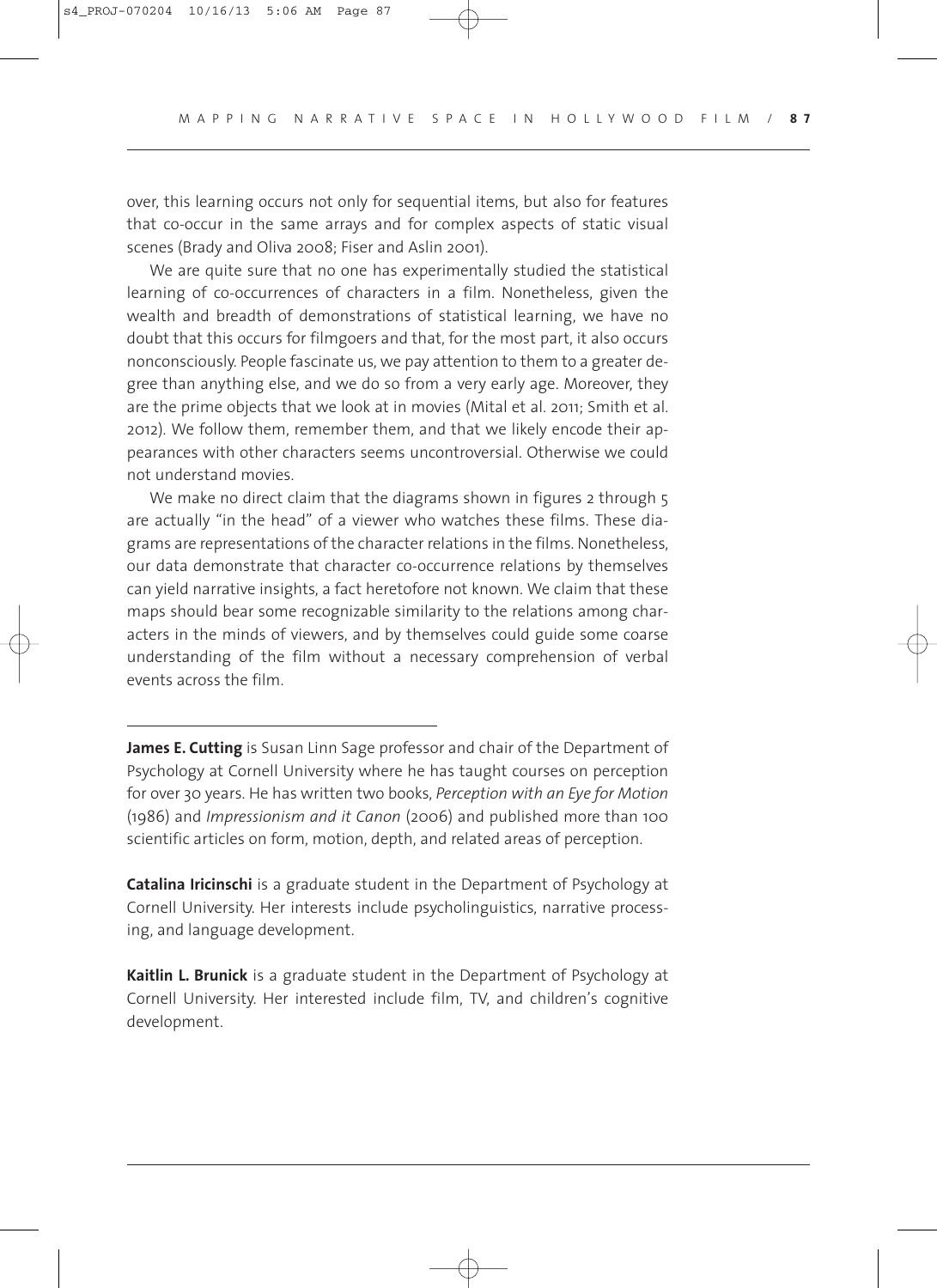## **Notes**

<sup>1</sup> The discussion of narrative space in film studies begins with Heath (1976), who described its creation through camera work. This space is the implied physical space within which action takes place in the film, specifically carved by the filmmakers to promote the story in its specific location. With modifications Cooper (2002) reviewed and continued this idea. Zoran (1984) discussed several types of narrative space, including a *chronotopic level* representing space and time within a film. Similarly in literature, Biornson (1981: 59) suggested that narrative spaces are created by "piece-by-piece construction of an image which maps the imaginary space described in the text" and Ryan (2003) discussed cognitive maps that are built up over the course of a story. O'Toole (1980) came closest to our approach, even using two dimensional matrices to depict relationships among characters in episodes of stories but he never attempted further statistical analysis. Multidimensional scaling, which we employ here, has been used to generate cognitive maps (Kosslyn et al. 1974), but these map back to physical spaces. Throughout empirical psychology, however, multidimensional scaling has been used to create conceptual spaces, and following Miss Yujin (2009), our maps are abstract and do not typically reflect the depicted physical space in a film.

<sup>2</sup> Film viewers intuitively claim that the verbal behavior displayed onscreen carries more of the plot than visual information. In addition, research on content analysis in film regards the plotline as a combination of dialog and action, where action is a mixture of verbal and nonverbal visual input. See, for example, Rosenfeld et al. (2003).

<sup>3</sup> With multidimensional scaling solutions one typically computes the *stress* of the solution, sometimes called "badness-of-fit." The lower the stress value the better the solution captures the relational patterns in the data. It is not surprising that the stress for the solution of the data for six European cities is very low-o.004.

<sup>4</sup> These costs were gathered on 10 September 2002 for flights to be taken on 1 October 2002. These are the average of round trips each way: for example, Paris-London-Paris and London-Paris-London. A more expansive discussion of these data can be found in Cutting (2006). We also note that, as its name suggests, multidimensional scaling is not confined to two dimensions. If there are more objects to scale, the algorithm can easily handle the data in three or more dimensions. We have confined ourselves to two dimensions both because it yields more understandable maps and because the two-dimensional solutions generally provide reasonable and interpretable fits to these data. Notice that the more typical hubs of Amsterdam and Frankfort were left out of this analysis. Finally, taking flight costs for June 2013 into account, we found that London had lost its centrality in the mapping, but that strong deformations from veridical maps still exist.

<sup>5</sup> Nonmetric multidimensional scaling routines automatically convert metric information into nonmetric ranks. Again, the stress is reasonable for this solution-0.095.

<sup>6</sup> Cohen's  $\kappa$  in this context corrects for chance co-occurrences, which Pearson's r does not. Also, unlike other correlations, it is typically confined to a range between o and 1. Nonetheless, the calculation easily generalizes to a range of -1.0 to 1.0, which we use here.

<sup>7</sup> The number of scenes was determined by aggregating the results of three different viewers who parsed Santa Fe Trail (1950) for a different project (Cutting et al. 2012).

<sup>8</sup> One could also argue that such a film would need two narrative spaces that are quite separate from one another. We have no stake in either interpretation, and use this as an example only.

<sup>9</sup> Bellour (1976) called scenes and subscenes by the terms segments and subsegments.

<sup>10</sup> The stress of the base map for the nine characters in All About Eve was rather high-0.144—indicating a less than optimal fit. The stresses for maps of the act 1 and act 3 maps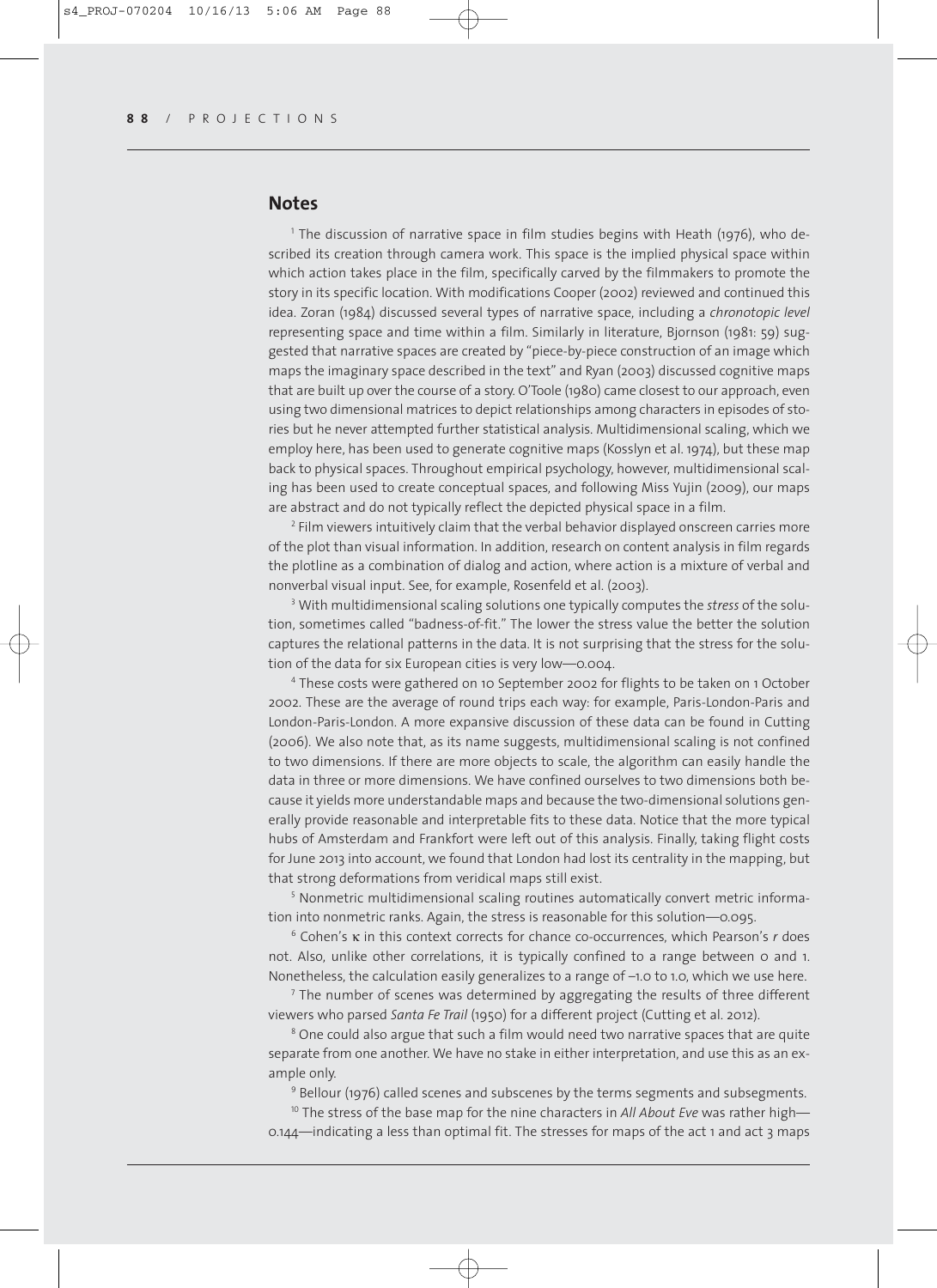were also high, 0.127 and 0.13, respectively. The stress for act 2 was more reasonable-0.08, and that for act 4 very good-0.0001. Despite the relatively high stress in these scaling solutions, we claim it is their utility in making sense of the narrative that matters in this context. Interpretability is an important criterion in multidimensional scaling (Kruskal 1964).

<sup>11</sup> The climax representations in Figure 2 of the two heterosexual couples—Margo and Bill, and Karen and Lloyd—contrast with Eve and Addison. It is worth reconsidering an argument concerning this film and classical Hollywood's treatment of homosexuality. White (1999) and Corber (2005), for example, proposed that Eve and Addison, and particularly Eve, are portrayed as characters of diminished fulfillment and happiness because of their homosexuality. Most provocatively in one short scene, Eve enlists a female companion to assist her with a phone call in a plot concerning Lloyd. After that call, she and Eve walk up a staircase in bathrobes, arms around each other's waists. Thus a lesbian reading seems not inappropriate. Nonetheless, it is worth noting that Eve also tries to seduce all three male leads in the film, and late in the film Addison confronts her with her past, which involved a relationship with married man and a quick, paid departure from her hometown. We think that Eve is essentially omnivorous, rather than simply lesbian. In addition, Addison seems asexual rather than homosexual. He asserts to Eve in a climactic scene: "After tonight you will belong to me.... [We both] have a contempt for humanity, an inability to love and be loved. ... We deserve each other."

<sup>12</sup> After Procrustes analysis the correlation of coordinates is extremely high,  $r = .993$ ,  $t(14)$  $=$  31.5,  $p$  < .0001.

<sup>13</sup> The stress for the base map for the 10 characters in *Inception* was adequate-0.099, and that for the six separate acts was 0.005, 0.048, 0.076, 0.032, 0.107, and 0.099, respectively.

<sup>14</sup> We did not consider Robert Fischer's dying billionaire father, Maurice Fisher, nor his executive assistant Peter Browning as sufficiently important characters to include in this analysis or in constructing the base map. The father appears in only 13 shots across the film and, although Browning appears in 38 shots, Eames is impersonating him in 24 of them. In our assessments Eames was always counted as present when impersonating any character. By contrast Miles, the character with the smallest role in our analysis, appears as himself in 31 shots.

<sup>15</sup> The correlation between the two base map solutions, one for simple scene coding versus another that weighted co-occurrences by the duration of each scene, was again extremely high,  $r = .9993$ ,  $t(18) = 113.3$ ,  $p < .0001$ . Thus, the two procedures yield the same results.

<sup>16</sup> Tacked on to the end of the shower sequence is a short episode of Ho-Jon and Hawkeye at a Korean clinic (two minutes), but we did not consider it separately.

<sup>17</sup> The stress of the base map for *MASH* was generally high—0.19, but this value is understandable given as many as 15 characters scaled in only two dimensions. The stress for the setup was 0.126, and in the subsequent plots of episodes 0.058, 0.175, 0.001, and 0.001, respectively.

<sup>18</sup> The correlation for MASH between the solutions of the unweighted co-occurrence codes versus those weighted by scene duration was not nearly as impressive as those for All about Eve and Inception:  $r = .799$ ,  $t(28) = 7.05$ ,  $p < .0001$ . This is undoubtedly due to the relatively high stress in both two-dimensional solutions.

<sup>19</sup> Juror 12 actually changes his vote back to guilty and then later back to not guilty.

<sup>20</sup> Stress values of the six panels of Figure 5 for 12 Angry Men are 0.082, 0.051, 0.130, o.065, o.089, and 0.062, respectively. Moreover and again, weighting the shots by their duration does not change the overall layout of the base map. The correlation between the character positions in the map generated weighting the shots equally versus weighting them by their duration was very high,  $r = .989$ ,  $t(22) = 31.4$ ,  $p \lt .001$ .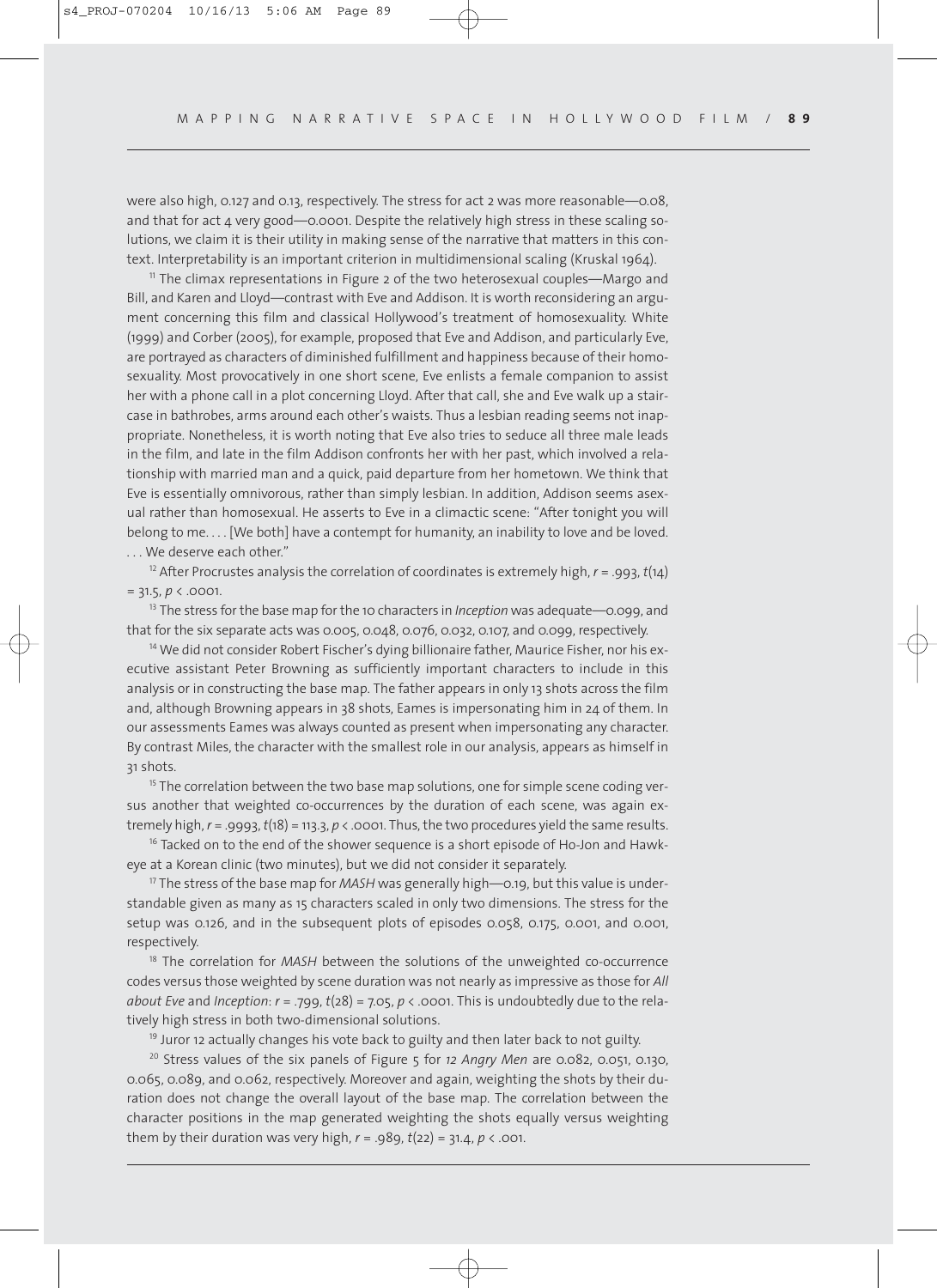<sup>21</sup> Heath (1976), in comparing photography and cinema, suggested that space was built up in a manner not unlike Renaissance perspective. Cooper (2002) suggest that this view was passé, but resuscitated aspects of the approach in an analysis of physical space in Sleepless in Seattle (1993), and how it might be lit. Ryan (2003) switched gears towards the observer and suggested that a mental space was built up in the form of a cognitive map.

<sup>22</sup> The running of algorithms of multidimensional scaling yields a certain amount of variability. As these programs iteratively run, cycling through possibilities, shifting points in space, and remeasuring the goodness of fit, they can often reach what is called a local minimum and stop. This process is somewhat analogous to water running downhill and getting caught in a puddle that will not allow it run down to a lower elevation. To keep this from happening one typically starts the algorithmic process with a number of different random positionings of the to-be-scaled points and selects the outcome "that runs downhill the farthest," yielding the lowest stress. When several different starting configurations reach the same stress level, one can be satisfied that what is called a global minimum has been reached.

<sup>23</sup> See Cutting (2003, 2006) for an analysis of how an artistic canon might be built up from shared experiences within a culture. And Doidge (2007: 427) attributes a first version of the "wiring together" phrase to Carla Shatz, a neurobiologist at Stanford.

<sup>24</sup> Prior to the evolution of statistical learning, script theory (Schank and Abelson 1997) relied on the accumulation of probabilities for the buildup of information as in Bordwell's changing-tire example. See also Gernsbacher (1990).

# **References**

- Bellour, Raymond. 1976. "To Analyze, to Segment." Quarterly Review of Film Studies 1(3): 331-353, doi: 10.1080/10509207609360959.
- Bjornson, Robert. 1981. "Cognitive Mapping and the Understanding of Literature." SubStance  $10(1): 51-62.$
- Bordwell, David. 1992. "Cognition and Comprehension: Viewing and Forgetting in Mildred Pierce." Journal of Dramatic Theory and Criticism 6(2): 183-198.
- Brady, Timothy, and Aude Oliva. 2008. "Statistical Learning Using Real-World Scenes: Extracting Categorical Regularities Without Conscious Intent." Psychological Science 19(7): 678-685, doi: 10.1111/j.1467-9280.2008.02142.x.
- Cooper, Mark Garrett. 2002. "Narrative Spaces." Screen 43(2): 139-157, doi: 10.1093/screen/ 43.2.139.
- Corber, Robert J. 2005. "Cold War Femme: Lesbian Visibility in Joseph L. Mankiewicz's All about Eve." GLQ: A Journal of Lesbian and Gay Studies 11(1): 1-22.
- Cutting, James E. 2003. "Gustave Caillebotte, French Impressionism, and Mere Exposure." Psychonomic Bulletin & Review 10(2): 319-343.
- Cutting, James E. 2006. Impressionism and Its Canon. Lanham, MD: University Press of America.
- Cutting, James E., Kaitlin L. Brunick, and Ayse Candan. 2012. "Perceiving Event Dynamics and Parsing Hollywood Films." Journal of Experimental Psychology: Human Perception and Performance 38(6), 1476-1490

Doidge, Norman. 2007. The Brain That Changes Itself. New York: Viking Press.

- Fiser, József, and Richard N. Aslin. 2001. "Unsupervised Statistical Learning of Higher-Order Spatial Structure from Visual Scenes." Psychological Science 12(6): 499-504.
- Heath, Stephen. 1976. "Narrative Space." Screen 17(3): 19-75.
- Gernsbacher, Morton A. 1990. Language Comprehension as Structure Building. Hillsdale, NJ: Lawrence Erlbaum.